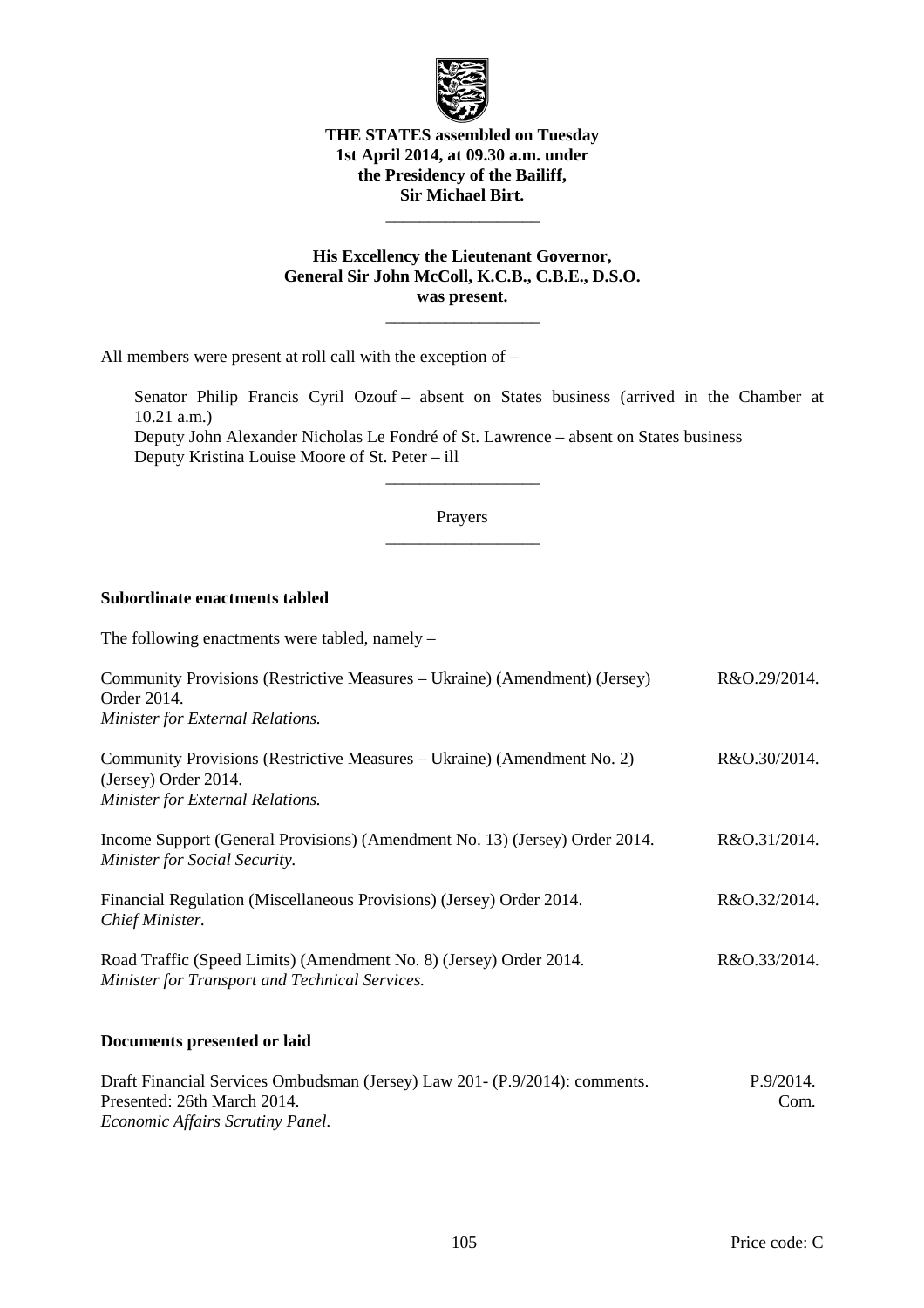| Draft Financial Services Ombudsman (Jersey) Law 201- (P.9/2014): second<br>amendment $(P.9/2014 \text{ Amd.}(2))$ – comments.<br>Presented: 28th March 2014.<br>Minister for Economic Development.                                                                                                                                                                                                        | P.9/2014.<br>Amd. $(2)$<br>Com. |
|-----------------------------------------------------------------------------------------------------------------------------------------------------------------------------------------------------------------------------------------------------------------------------------------------------------------------------------------------------------------------------------------------------------|---------------------------------|
| Grouville School: parking facilities (P.24/2014) – comments.<br>Presented: 31st March 2014.<br>Minister for Education, Sport and Culture.                                                                                                                                                                                                                                                                 | P.24/2014.<br>Com.              |
| International Criminal Court Act 2001: extension to Jersey (P.34/2014) – addendum.<br>Presented: 21st March 2014.<br>Chief Minister.                                                                                                                                                                                                                                                                      | P.34/2014.<br>Add.              |
| Draft International Criminal Court (Jersey) Law 201- (P.35/2014): addendum.<br>Presented: 21st March 2014.<br>Minister for External Relations.                                                                                                                                                                                                                                                            | P.35/2014.<br>Add.              |
| Land Transactions under Standing Order $168(3)$ –<br>(a) A29 Albert Pier, St. Helier – lease;<br>(b) La Maison du Coin, 13 Rue de la Forge, Grouville – Assisted House Purchase;<br>(c) La Grande Maison Shed, St. Catherine's, St. Martin - lease;<br>(d) 6 Le Bel Gaudin, Bashfords Estate, La Rue des Prés, St. Saviour – sale.<br>Presented: 21st March 2014.<br>Minister for Treasury and Resources. | R.35/2014.                      |
| Review of Internal Audit.<br>Presented: 21st March 2014.<br>Comptroller and Auditor General.                                                                                                                                                                                                                                                                                                              | R.36/2014.                      |
| Energy Plan: Pathway 2050.<br>Presented: 24th March 2014.<br>Minister for Planning and Environment.                                                                                                                                                                                                                                                                                                       | R.37/2014.                      |
| Land Transactions under Standing Order 168(3) – N18B, New North Quay,<br>St. Helier - lease.<br>Presented: 25th March 2014.<br>Minister for Treasury and Resources.                                                                                                                                                                                                                                       | R.38/2014.                      |
| Jersey Multi-Agency Public Protection Arrangements (JMAPPA): Annual Report<br>2013.<br>Presented: 26th March 2014.<br>Minister for Home Affairs.                                                                                                                                                                                                                                                          | R.39/2014.                      |
| Review of Procurement.<br>Presented: 27th March 2014.<br>Comptroller and Auditor General.                                                                                                                                                                                                                                                                                                                 | R.40/2014.                      |
| States of Jersey Law 2005: delegation of functions - Shipping legislation - revised<br>delegations March 2014.<br>Presented: 28th March 2014.<br>Minister for Economic Development.                                                                                                                                                                                                                       | R.41/2014.                      |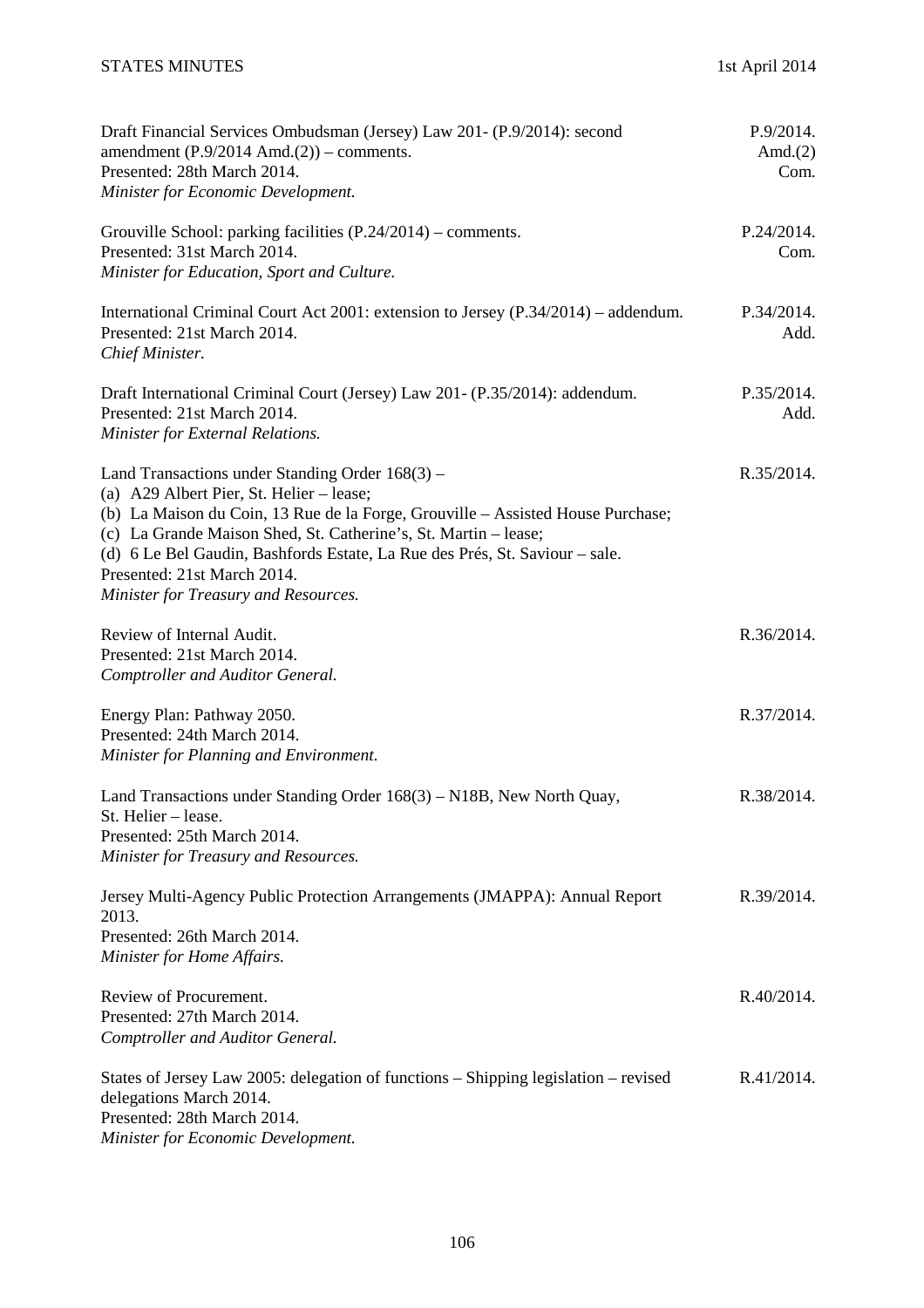#### STATES MINUTES 1st April 2014

## **Notification of lodged propositions**

| Interim Population Policy: $2014 - 2015$ (P.10/2014) – second amendment.<br>Lodged: 26th March 2014.<br>Deputy R.G. Le Hérissier of St. Saviour.           | P.10/2014.<br>Amd. $(2)$ |
|------------------------------------------------------------------------------------------------------------------------------------------------------------|--------------------------|
| Island Plan 2011: revised draft revision - approval.<br>Lodged: 21st March 2014.<br>Minister for Planning and Environment.                                 | P.37/2014.               |
| Energy Plan for Jersey: 'Pathway 2050'.<br>Lodged: 24th March 2014.<br>Minister for Planning and Environment.                                              | P.38/2014.               |
| Waste Water Strategy.<br>Lodged: 27th March 2014.<br>Council of Ministers.                                                                                 | P.39/2014.               |
| Draft Freedom of Information and Data Protection (Amendments) (Jersey) Law 201-.<br>Lodged: 31st March 2014.<br>Chief Minister.                            | P.40/2014.               |
| Draft Companies (Amendment No. 11) (Jersey) Law 201-.<br>Lodged: 1st April 2014.<br>Chief Minister.                                                        | P.41/2014.               |
| Residential rental property: minimum standards and a register of landlords.<br>Lodged: 1st April 2014.<br>Deputy M. Tadier of St. Brelade.                 | P.42/2014.               |
| Snow Hill car park: parking for States members, Jurats and Law Officers.<br>Lodge: 1st April 2014.<br>Deputy E.J. Noel of St. Lawrence.                    | P.43/2014.               |
| Chief Minister and Ministers for External Relations and Treasury and Resources:<br>Island-wide mandate.<br>Lodged: 1st April 2014.<br>Deputy of Grouville. | P.44/2014.               |
| Chief Minister election: Island-wide vote.<br>Lodged: 1st April 2014.<br>Deputy S.Y. Mézec of St. Helier.                                                  | P.45/2014.               |

#### **Written Questions**

*(see Official Report/Hansard)* 

The Minister for Transport and Technical Services tabled an answer to a question asked by the Connétable of St. Lawrence regarding loans to landowners regarding remedial work to prevent encroachment onto main roads.

The Minister for Transport and Technical Services tabled an answer to a question asked by Deputy G.C.L. Baudains of St. Clement regarding the Jersey Electricity Company and recent trench work.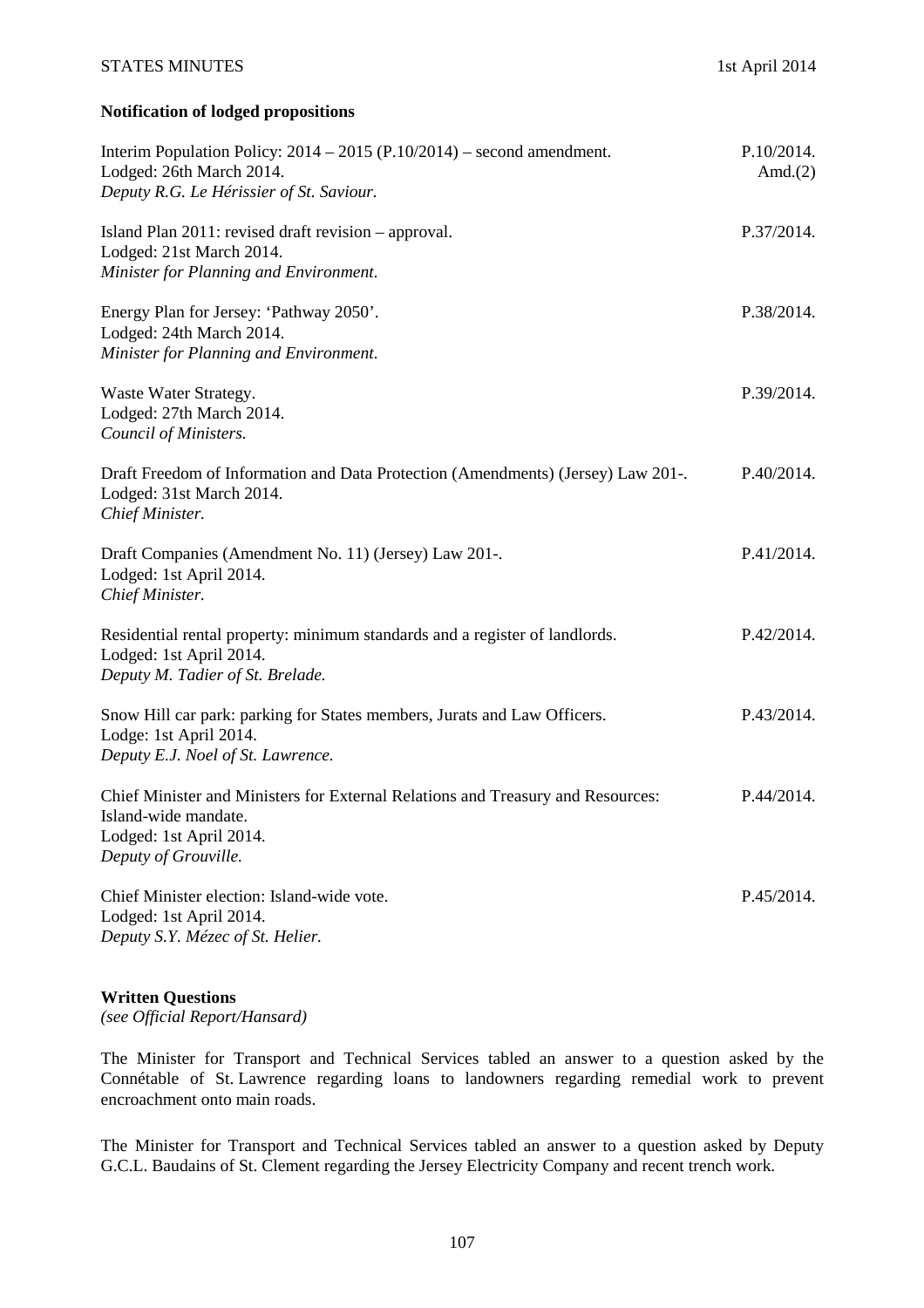The Minister for Transport and Technical Services tabled an answer to a question asked by Deputy S.S.P.A. Power of St. Brelade regarding the fuel consumption of the old incinerator and the Energy from Waste Plant.

The Chairman of Privileges and Procedures Committee tabled an answer to a question asked by the Connétable of St. John regarding amendments to Information Technology expenses for States members.

The Minister for Health and Social Services tabled an answer to a question asked by the Connétable of St. John regarding budget underspends and the cost of cancer drugs.

The Minister for Health and Social Services tabled an answer to a question asked by the Connétable of St. John regarding the monitoring of water for those households not on the mains water supply.

The Minister for Education, Sport and Culture tabled an answer to a question asked by the Connétable of St. John regarding charging for music lessons.

The Minister for Social Security tabled an answer to a question asked by the Connétable of St. John regarding benefit fraud identified over the last 5 years.

The Chairman of the Comité des Connétables tabled an answer to a question asked by Deputy G.C.L. Baudains of St. Clement regarding the collection of bannelais in parishes.

The Minister for Home Affairs tabled an answer to a question asked by Deputy R.G. Le Hérissier of St. Saviour regarding the number of staff resignations at H.M.P. La Moye over the last 5 years.

The Minister for Health and Social Services tabled an answer to a question asked by Deputy M. Tadier of St. Brelade regarding access to Mental Health services.

The Minister for Treasury and Resources tabled an answer to a question asked by Deputy M.R. Higgins of St. Helier regarding a breakdown of court and case expenditure figures.

The Minister for Education, Sport and Culture tabled an answer to a question asked by Deputy M.R. Higgins of St. Helier regarding construction and engineering courses.

The Minister for Treasury and Resources tabled an answer to a question asked by Deputy M.R. Higgins of St. Helier regarding the Criminal Offences Confiscation Fund.

The Chief Minister tabled an answer to a question asked by Deputy M.R. Higgins of St. Helier regarding the expenditure on entertainment and civic functions by the Chief Minister and Bailiff's Chambers.

The Minister for Health and Social Services tabled an answer to a question asked by Deputy M.R. Higgins of St. Helier regarding the waiting times for medical procedures.

The Minister for Transport and Technical Services tabled an answer to a question asked by Deputy J.H. Young of St. Brelade regarding the search for a suitable site for controlled sorting of waste from skips.

The Chief Minister tabled an answer to a question asked by Deputy G.P. Southern of St. Helier regarding OECD common reporting standards.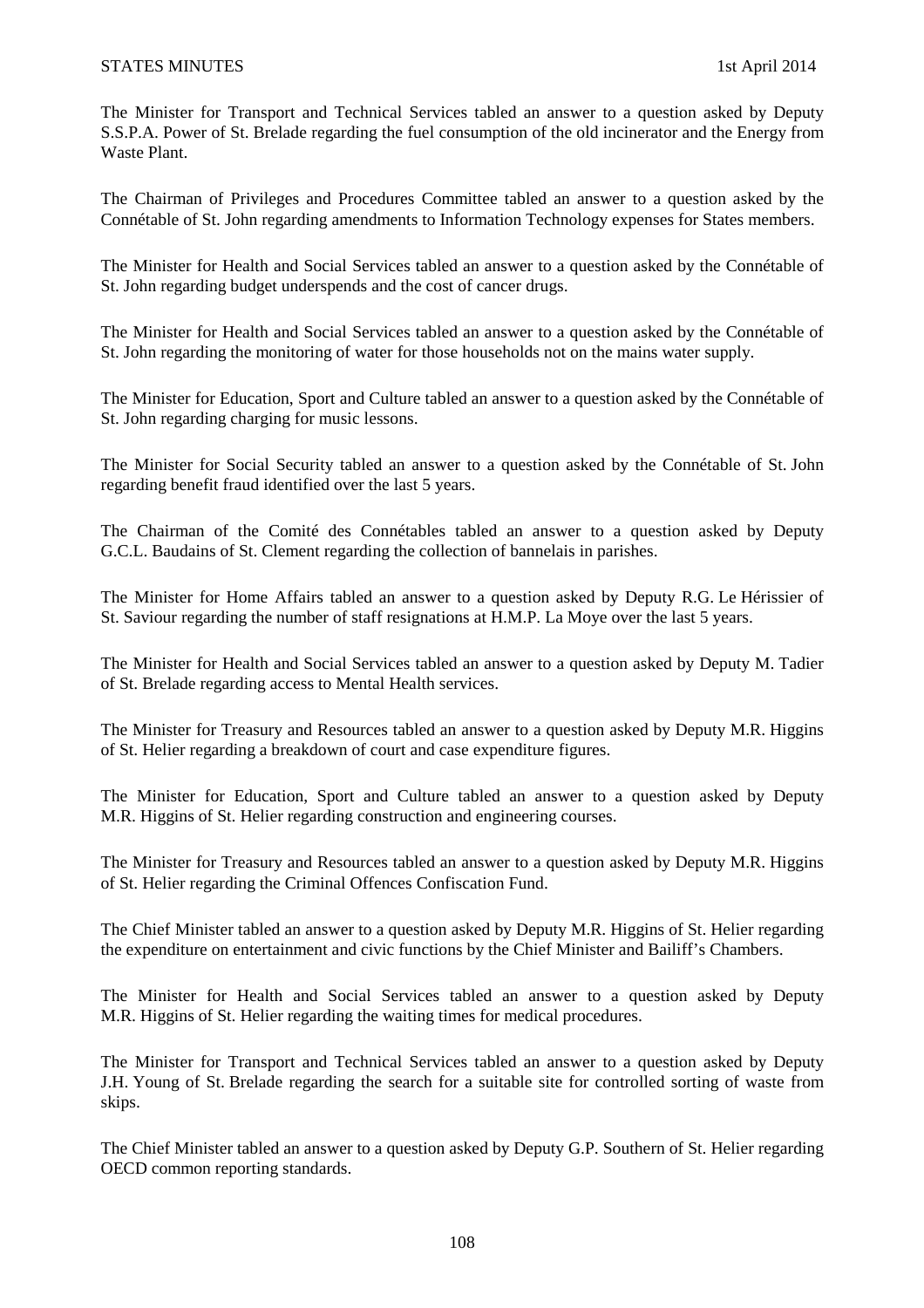### STATES MINUTES 1st April 2014

The Chief Minister tabled an answer to a question asked by Deputy G.P. Southern of St. Helier regarding the actions of PFI companies to avoid paying U.K. corporation tax.

The Chief Minister tabled an answer to a question asked by Deputy G.P. Southern of St. Helier regarding the transfer of terms and conditions of staff with prior agreement.

The Minister for Treasury and Resources tabled an answer to a question asked by Deputy G.P. Southern of St. Helier regarding the implications for Jersey's tax regime following the U.K.'s changes to the taxation of pensions.

The Minister for Transport and Technical Services tabled an answer to a question asked by Deputy J.H. Young of St. Brelade regarding the number of premises not connected to the public sewer network.

The Minister for Treasury and Resources tabled an answer to a question asked by Deputy J.H. Young of St. Brelade regarding the stewardship of No. 1 Oxford Road.

The Minister for Planning and Environment tabled an answer to a question asked by Deputy J.H. Young of St. Brelade regarding the number of properties not served by mains water.

### **Oral Questions**

*(see Official Report/Hansard)* 

Deputy R.G. Le Hérissier of St. Saviour asked a question of the Minister for Economic Development regarding the staff turnover at the Jersey Competition Regulatory Authority.

Deputy J.A. Martin of St. Helier asked a question of the Minister for Economic Development regarding the opening hours of licenced premises during the World Cup.

Deputy N.B. Le Cornu of St. Helier asked a question of the Minister for Social Security regarding unfair dismissal safeguards.

Deputy S.S.P.A. Power of St. Brelade asked a question of the Chairman of the Comité des Connétable regarding long service medals for honorary police officers.

The Deputy of St. Mary asked a question of the Assistant Minister for Treasury and Resources regarding funding the cost of water tests by the States Analyst for residents of properties not served by mains water.

Deputy J.H. Young of St. Brelade asked a question of the Minister for Planning and Environment regarding the costs of defending Planning appeals since his appointment.

Deputy J.A. Hilton of St. Helier asked a question of the Minister for Health and Social Services regarding reductions to the waiting time for those seeking adult psychological services.

Deputy G.P. Southern of St. Helier asked a question of the Chief Minister regarding investigations into the background of companies based in Jersey which were involved in the financing of the construction of Alder Hey Hospital, Liverpool.

The Connétable of St. John asked a question of the Chairman of the Privileges and Procedures Committee regarding States members' IT expenses.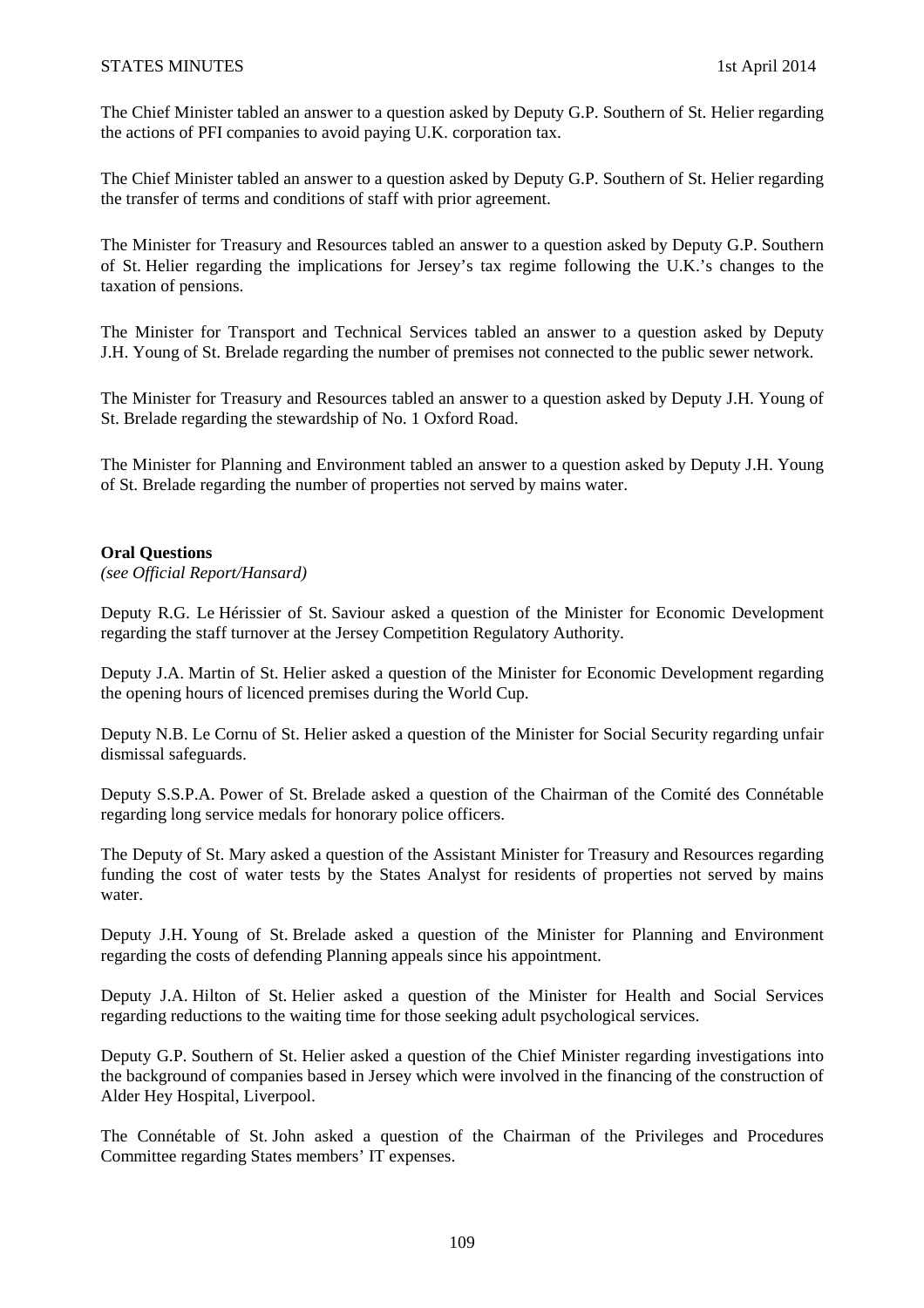Deputy M. Tadier of St. Brelade asked a question of H.M. Solicitor General regarding the possibility of importing and possessing cannabis for medicinal use under the provisions of the Misuse of Drugs (Jersey) Law 1978.

Deputy G.C.L. Baudains of St. Clement asked a question of the Chairman of the Jersey Branch of the Commonwealth Parliamentary Association regarding the selection of delegates for the Commonwealth Parliamentary Association conference in October 2014.

Deputy S.S.P.A. Power of St. Brelade asked a question of the Minister for Economic Development regarding the impact of low freight rates on the viability of shipping to the Channel Islands.

Deputy M. Tadier of St. Brelade asked a question of the Vice-Chairman of the Health and Social Services Scrutiny Panel regarding a review the Minister's proposed action to address clinical waiting times.

Deputy N.B. Le Cornu of St. Helier asked a question of the Minister for Transport and Technical Services regarding the implementation of the strategies agreed as part of the Sustainable Transport Policy.

Deputy J.H. Young of St. Brelade asked a question of the Minister for Economic Development regarding the impact of the withdrawal of services to Guernsey by Aurigny.

The Deputy of St. Mary asked a question of the Minister for Planning and Environment regarding the provision of a fresh water supply and mains drains to all Islanders.

Deputy G.C.L. Baudains of St. Clement asked a question of the Minister for Treasury and Resources regarding the resolution of the problems with JT's billing system.

The Connétable of St. John asked a question of the Minister for Planning and Environment regarding the supervision of slurry-spreading.

Deputy G.P. Southern of St. Helier asked a question of the Minister for Housing regarding the expenditure of the rental income estimated for the years 2014 to 2018.

### **Oral Questions without notice**

*(see Official Report/Hansard)* 

The Minister for Social Security answered questions without notice from members.

The Minister for Transport and Technical Services answered questions without notice from members.

### **Draft Financial Services Ombudsman (Jersey) Law 201- P.9/2014**

THE STATES commenced consideration of the Draft Financial Services Ombudsman (Jersey) Law 201 and adopted the principles.

THE STATES, having been informed that the relevant scrutiny panel had indicated that it did not wish to scrutinise the draft legislation, commenced consideration of Articles 1 to 10.

THE STATES adopted Articles 1,3,4,5 and 7 to 10.

THE STATES adopted Article 2 and the Schedule.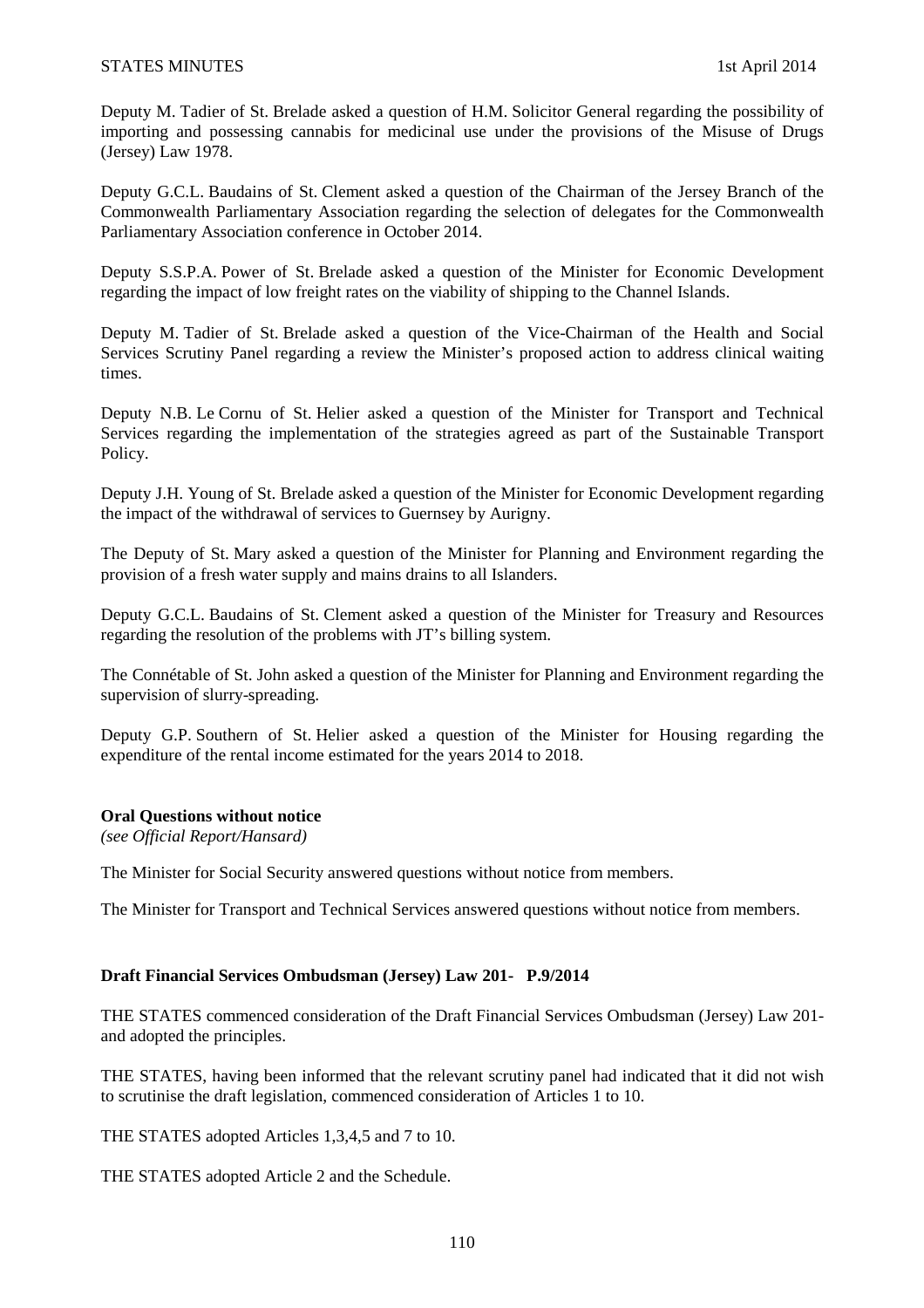# **POUR: 40 CONTRE: 2 ABSTAIN: 0**

Senator P.F. Routier Deputy M.R. Higgins (H)

Senator A. Breckon Deputy J.M. Maçon (S) Senator S.C. Ferguson Senator A.J.H. Maclean Senator B.I. Le Marquand Senator F. du H. Le Gresley Connétable of St. Helier Connétable of Trinity Connétable of St. Clement Connétable of St. Peter Connétable of St. Lawrence Connétable of St. Mary Connétable of St. Ouen Connétable of St. Brelade Connétable of St. Martin Connétable of St. Saviour Connétable of Grouville Deputy R.C. Duhamel (S) Deputy R.G. Le Hérissier (S) Deputy J.A. Martin (H) Deputy G.P. Southern (H) Deputy of St. Ouen Deputy of Grouville Deputy J.A. Hilton (H) Deputy of Trinity Deputy S.S.P.A. Power (B) Deputy K.C. Lewis (S) Deputy M. Tadier (B) Deputy E.J. Noel (L) Deputy A.K.F. Green (H) Deputy G.C.L. Baudains (C) Deputy of St. John Deputy J.P.G. Baker (H) Deputy J.H. Young (B) Deputy S.J. Pinel (C) Deputy of St. Mary Deputy of St. Martin Deputy R.G. Bryans (H) Deputy N.B. Le Cornu (H) Deputy S.Y. Mézec (H)

THE STATES adopted Article 6.

Members present voted as follows –

#### **POUR: 39 CONTRE: 3 ABSTAIN: 0**

| Senator P.F. Routier  | Deputy G.P. Southern (H) |
|-----------------------|--------------------------|
| Senator A. Breckon    | Deputy M.R. Higgins (H)  |
| Senator S.C. Ferguson | Deputy J.M. Maçon (S)    |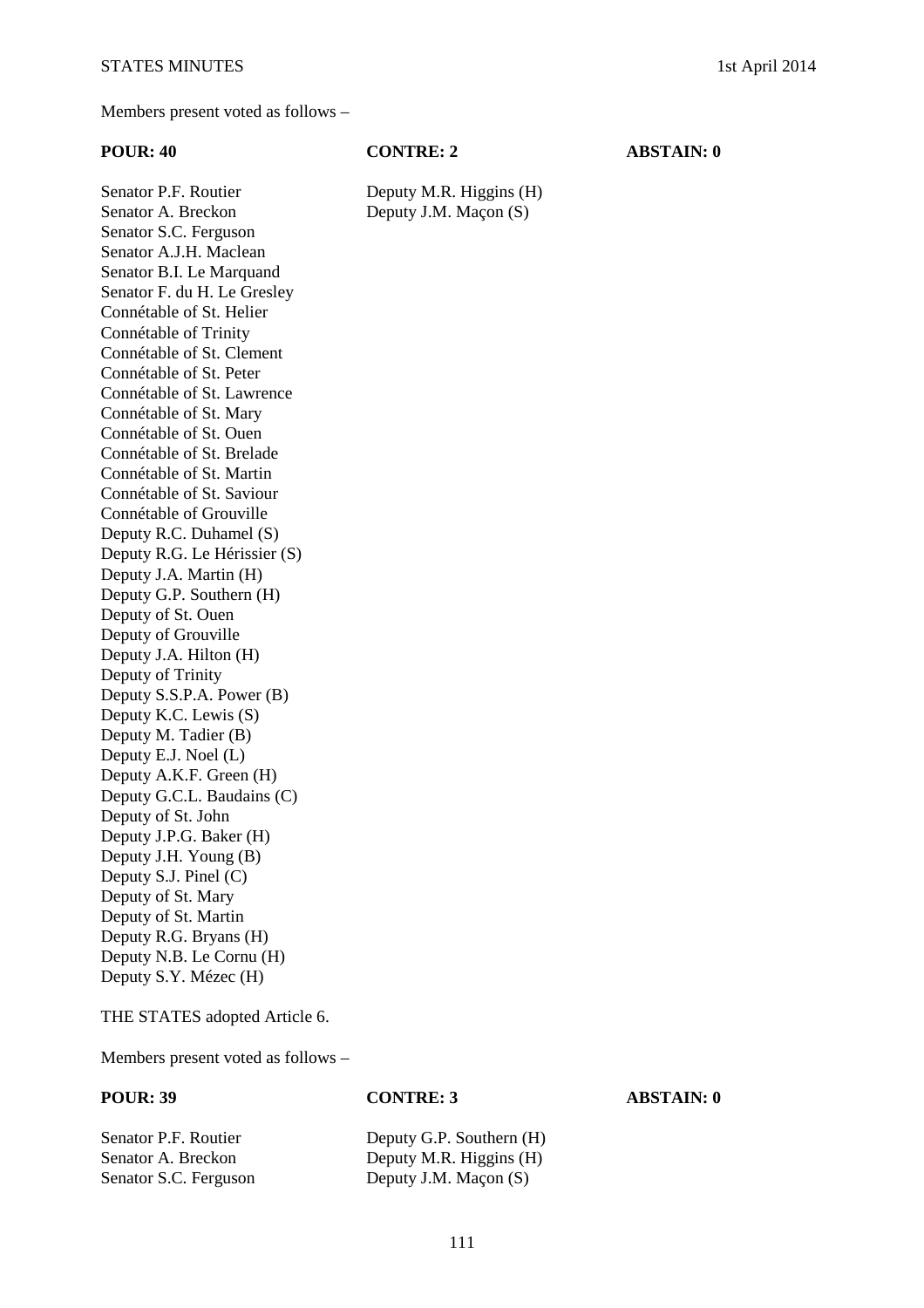Senator A.J.H. Maclean Senator B.I. Le Marquand Senator F. du H. Le Gresley Connétable of St. Helier Connétable of Trinity Connétable of St. Clement Connétable of St. Peter Connétable of St. Lawrence Connétable of St. Mary Connétable of St. Ouen Connétable of St. Brelade Connétable of St. Martin Connétable of St. Saviour Connétable of Grouville Deputy R.C. Duhamel (S) Deputy R.G. Le Hérissier (S) Deputy J.A. Martin (H) Deputy of St. Ouen Deputy of Grouville Deputy J.A. Hilton (H) Deputy of Trinity Deputy S.S.P.A. Power (B) Deputy K.C. Lewis (S) Deputy M. Tadier (B) Deputy E.J. Noel (L) Deputy A.K.F. Green (H) Deputy G.C.L. Baudains (C) Deputy of St. John Deputy J.P.G. Baker (H) Deputy J.H. Young (B) Deputy S.J. Pinel (C) Deputy of St. Mary Deputy of St. Martin Deputy R.G. Bryans (H) Deputy N.B. Le Cornu (H) Deputy S.Y. Mézec (H)

THE STATES commenced consideration of Article 11 and rejected an amendment of Deputy Geoffrey Peter Southern of St. Helier that in paragraph (1)(a) for the words "1st January 2010" there should be substituted the words "1st January 2005" and in paragraph (5)(a) for the words "6 years" there should be substituted the words "10 years".

Members present voted as follows –

**POUR: 21 CONTRE: 25 ABSTAIN: 1** 

Connétable of St. Helier Senator P.F.C. Ozouf Connétable of St. Lawrence Senator S.C. Ferguson Connétable of St. John Senator A.J.H. Maclean Connétable of St. Martin Senator B.I. Le Marquand Connétable of Grouville Senator F. du H. Le Gresley Deputy R.C. Duhamel (S) Senator I.J. Gorst

Senator A. Breckon Senator P.F. Routier Connétable of St. Brelade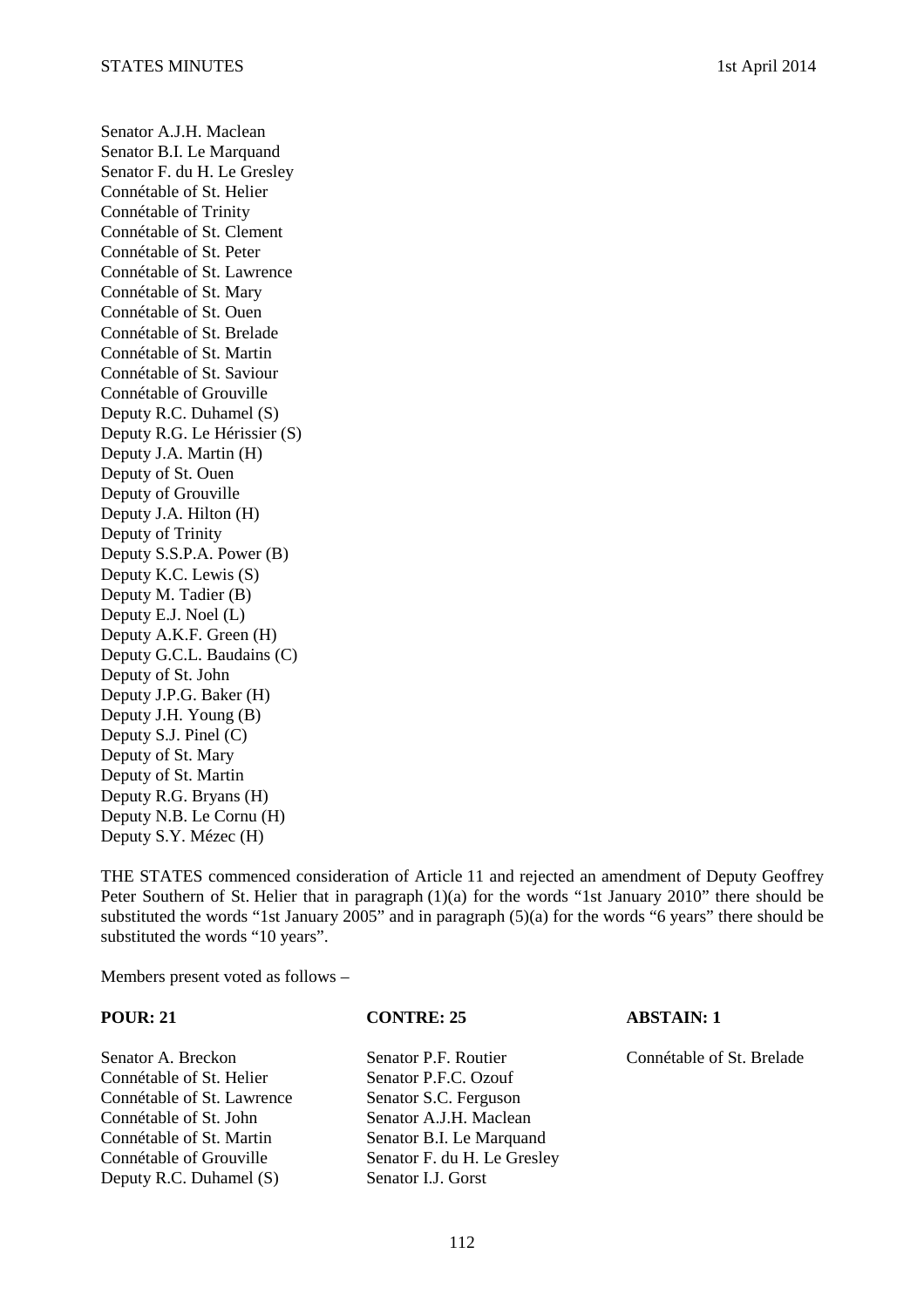Deputy R.G. Le Hérissier (S) Senator L.J. Farnham Deputy J.A. Martin (H) Senator P.M. Bailhache Deputy G.P. Southern (H) Connétable of Trinity Deputy of St. Ouen Connétable of St. Peter Deputy of Grouville Connétable of St. Mary Deputy M. Tadier (B) Connétable of St. Ouen<br>Deputy T.A. Vallois (S) Connétable of St. Saviour Deputy T.A. Vallois  $(S)$ Deputy M.R. Higgins (H) Deputy of Trinity Deputy G.C.L. Baudains (C) Deputy K.C. Lewis (S) Deputy J.H. Young (B) Deputy E.J. Noel (L) Deputy R.J. Rondel (H) Deputy A.K.F. Green (H) Deputy N.B. Le Cornu (H) Deputy of St. John Deputy S.Y. Mézec (H) Deputy J.P.G. Baker (H)

Deputy J.M. Maçon (S) Deputy S.S.P.A. Power (B) Deputy S.J. Pinel (C) Deputy of St. Mary Deputy of St. Martin Deputy R.G. Bryans (H)

THE STATES adopted Article 11.

THE STATES adopted Articles 12 to 16.

THE STATES commenced consideration of Article 17 and, adopting an amendment of the Minister for Economic Development, agreed that paragraph (1)(c) should be deleted.

THE STATES adopted Article 17 as amended.

THE STATES adopted Articles 18 to 27.

THE STATES, subject to the sanction of Her Most Excellent Majesty in Council, adopted a Law entitled the Financial Services Ombudsman (Jersey) Law 201-.

Members present voted as follows –

| POUR: 45                    | <b>CONTRE: 1</b>         | <b>ABSTAIN: 0</b> |
|-----------------------------|--------------------------|-------------------|
| Senator P.F. Routier        | Deputy G.P. Southern (H) |                   |
| Senator P.F.C. Ozouf        |                          |                   |
| Senator A. Breckon          |                          |                   |
| Senator S.C. Ferguson       |                          |                   |
| Senator A.J.H. Maclean      |                          |                   |
| Senator B.I. Le Marquand    |                          |                   |
| Senator F. du H. Le Gresley |                          |                   |
| Senator LJ. Gorst           |                          |                   |
| Senator L.J. Farnham        |                          |                   |
| Senator P.M. Bailhache      |                          |                   |
| Connétable of St. Helier    |                          |                   |
| Connétable of Trinity       |                          |                   |
| Connétable of St. Peter     |                          |                   |
| Connétable of St. Lawrence  |                          |                   |
| Connétable of St. Mary      |                          |                   |
| Connétable of St. John      |                          |                   |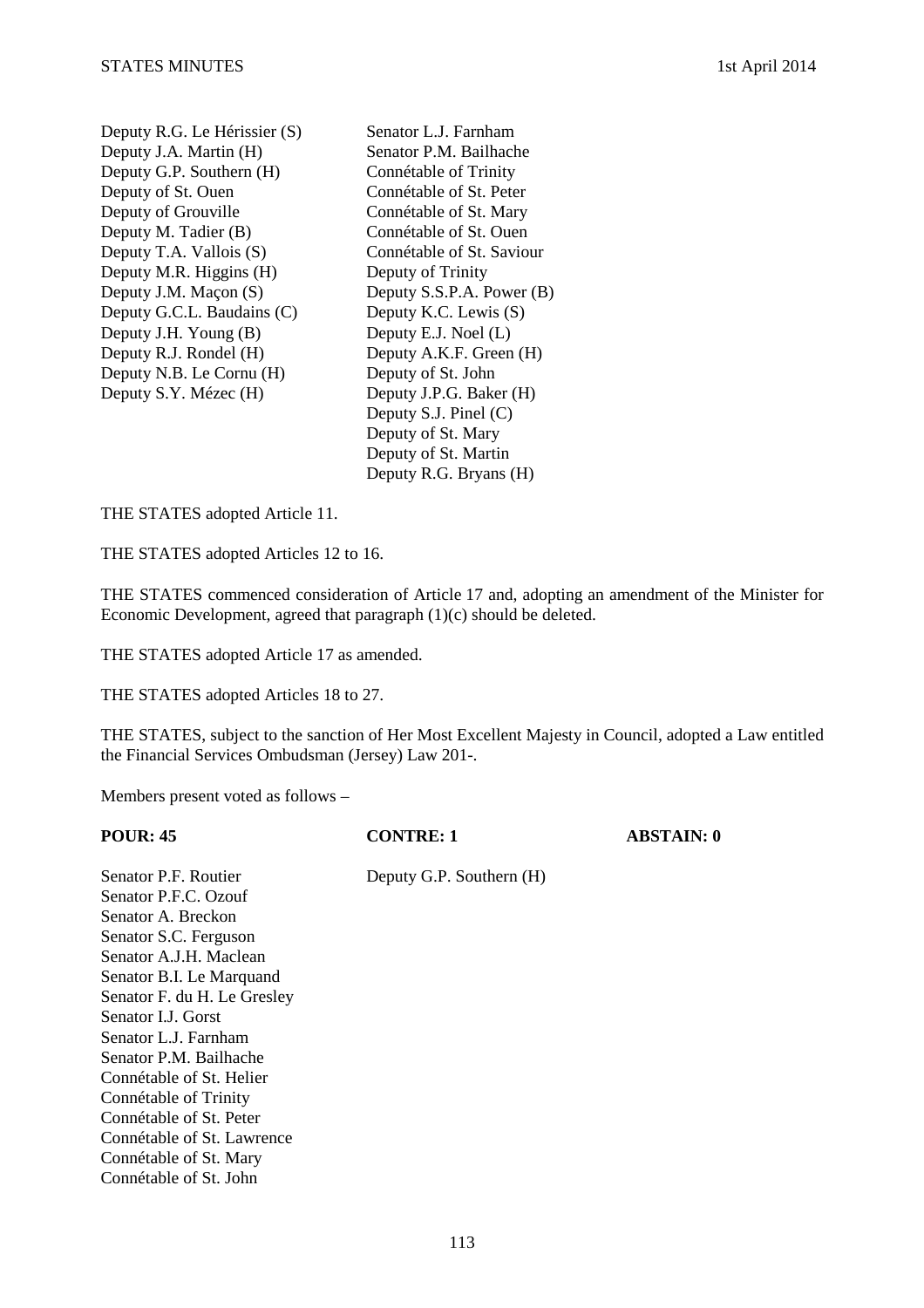Connétable of St. Ouen Connétable of St. Brelade Connétable of St. Martin Connétable of St. Saviour Connétable of Grouville Deputy R.C. Duhamel (S) Deputy R.G. Le Hérissier (S) Deputy J.A. Martin (H) Deputy of St. Ouen Deputy of Grouville Deputy of Trinity Deputy S.S.P.A. Power (B) Deputy K.C. Lewis (S) Deputy E.J. Noel (L) Deputy T.A. Vallois (S) Deputy M.R. Higgins (H) Deputy A.K.F. Green (H) Deputy J.M. Maçon (S) Deputy G.C.L. Baudains (C) Deputy of St. John Deputy J.P.G. Baker (H) Deputy J.H. Young (B) Deputy S.J. Pinel (C) Deputy of St. Mary Deputy of St. Martin Deputy R.G. Bryans (H) Deputy R.J. Rondel (H) Deputy N.B. Le Cornu (H) Deputy S.Y. Mézec (H)

### **Draft Taxation (Miscellaneous Provisions) (Jersey) Regulations 201- P.13/2014**

THE STATES commenced consideration of the Draft Taxation (Miscellaneous Provisions) (Jersey) Regulations 201- and adopted the principles.

THE STATES, having been informed that the relevant scrutiny panel had indicated that it did not wish to scrutinise the draft legislation, adopted Regulations 1 to 9.

THE STATES, adopting an amendment of the Minister for External Relations to Regulation 10, agreed that  $-$ 

- (a) in substituted Regulation 18(1), for the words "to bring a" there should be substituted the words "for leave to apply for";
- (b) in substituted Regulation 18(3) for the words "bring a" wherever it appeared there should be substituted the words "apply for";
- (c) in substituted Regulation 18A for the word "Article" wherever it appeared there should be substituted the word "Regulation".

THE STATES adopted Regulation 10 as amended.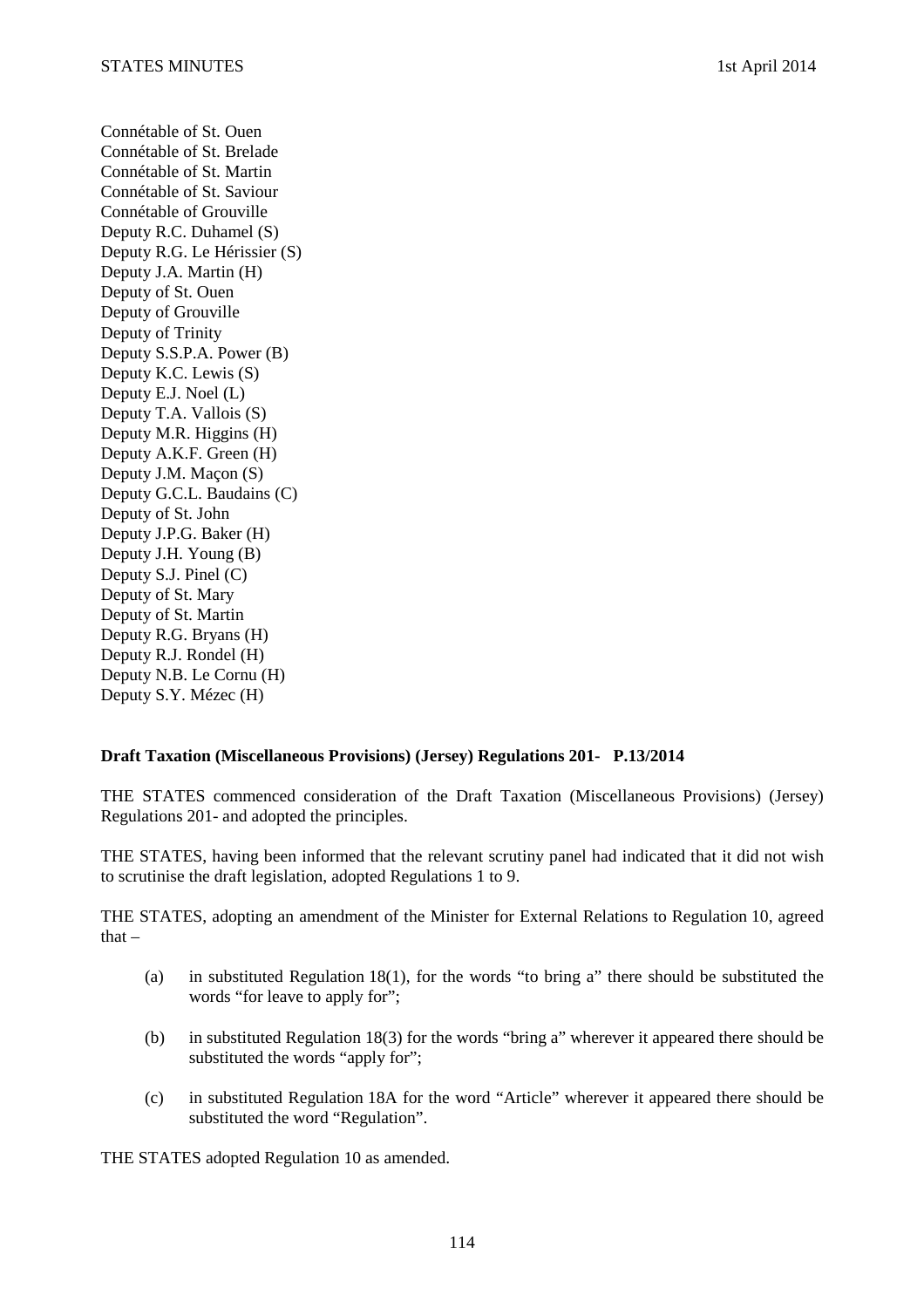#### STATES MINUTES 1st April 2014

THE STATES adopted Regulations 11 to 14.

THE STATES commenced consideration of Regulation 15 and, adopting an amendment of the Minister for External Relations to Regulation 15, agreed that –

- (a) in paragraph (a) for the word "Article" there should be substituted the word "Regulation";
- (b) for paragraph (b) there should be substituted the following paragraph
	- "(b) in Regulation  $14$ 
		- (i) in paragraph (1) after the words "an application for" there should be inserted the words "leave to apply for",
		- (ii) in paragraph  $(3)$ 
			- (A) after the words "any application for" there should be inserted the words "leave to apply for",
			- (B) in sub-paragraphs (b)(i) and (ii) after the words "the application" there should be inserted the words "for leave to apply for judicial review or any subsequent application for judicial review";";
- (c) after paragraph (b) there should be inserted the following paragraph
	- "(c) in Regulation 14A for the word "Article" wherever it appeared there should be substituted the word "Regulation"; ";
- (d) paragraph (c) should be renumbered accordingly as paragraph (d).

THE STATES adopted Regulation 15 as amended.

THE STATES adopted Regulations 16 and 17.

THE STATES, in pursuance of in pursuance of Article 2(1) of the Taxation (Implementation) (Jersey) Law 2004, made Regulations entitled the Taxation (Miscellaneous Provisions) (Jersey) Regulations 2014.

### **Changes in Presidency**

The Bailiff retired from the Chamber prior to the consideration of the Draft Taxation (Miscellaneous Provisions) (Jersey) Regulations 201- (P.13/2014) and the meeting continued under the presidency of Mr. Michael Nelson de la Haye, Greffier of the States.

### **Ratification of the Agreement on the Exchange of Information relating to Tax Matters between the Government of Jersey and the Government of Hungary P.12/2014**

THE STATES, adopting a proposition of the Minister for External Relations, ratified the Agreement between the Government of Jersey and the Government of Hungary on the exchange of information relating to tax matters, as set out in Appendix 1 to the report of the Minister for External Relations dated 29th January 2014.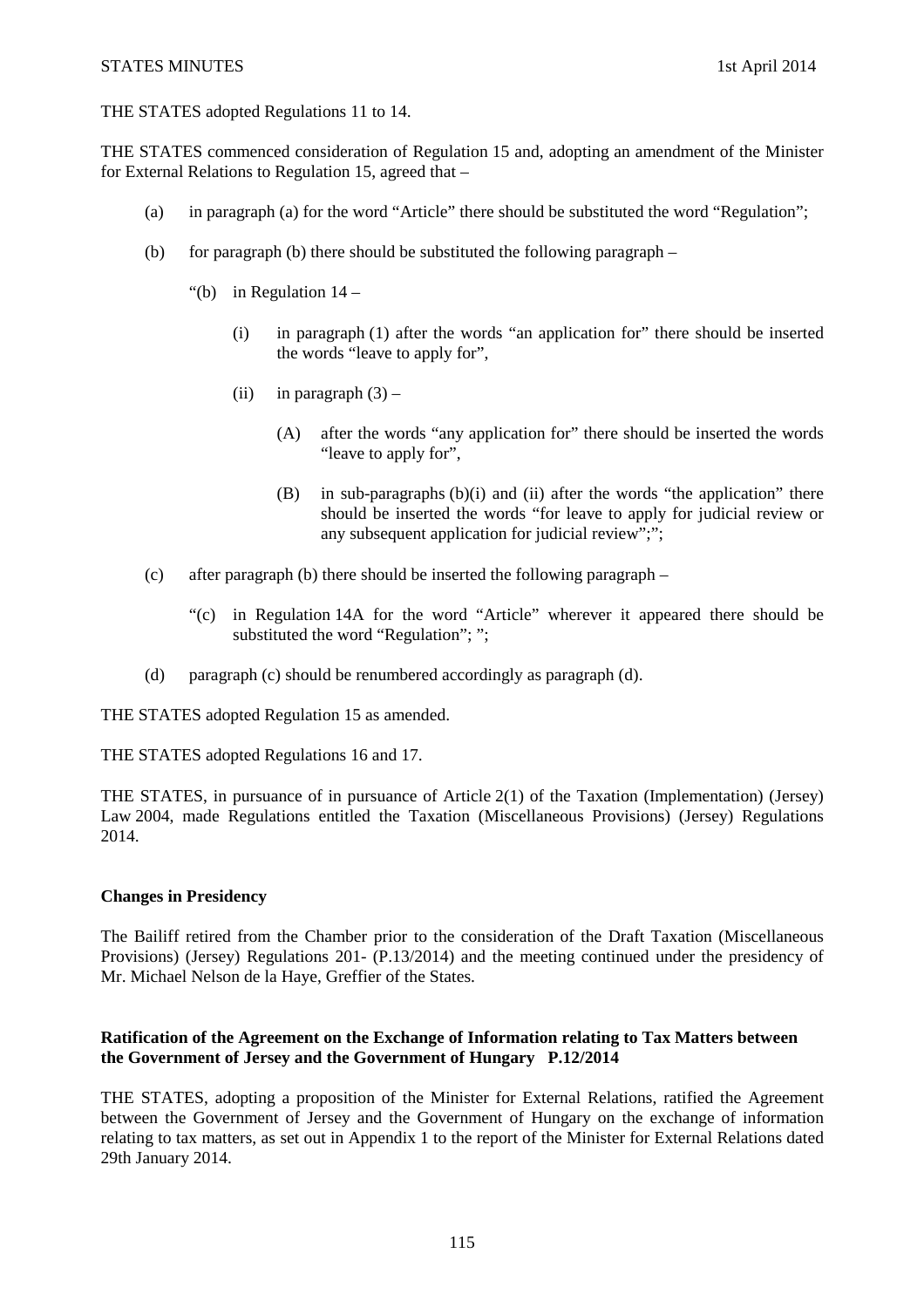## **Draft Taxation (Exchange of Information with Third Countries) (Amendment No. 10) (Jersey) Regulations 201- P.17/2014**

THE STATES commenced consideration of the Draft Taxation (Exchange of Information with Third Countries) (Amendment No. 10) (Jersey) Regulations 201- and adopted the principles.

THE STATES, having been informed that the relevant scrutiny panel had indicated that it did not wish to scrutinise the draft legislation, adopted Regulations 1 and 2.

THE STATES, in pursuance of Article 2(1) of the Taxation (Implementation) (Jersey) Law 2004 and following the decision of the States to adopt Projet 12 of 2014, made Regulations entitled the Taxation (Exchange of Information with Third Countries) (Amendment No. 10) (Jersey) Regulations 2014.

## **Tasers: deployment and use in Jersey by the States of Jersey Police P.18/2014**

THE STATES, adopting a proposition of the Minister for Home Affairs, agreed to endorse the intention of the Minister for Home Affairs to authorise the deployment and use of Energy Conductive Devices ('Tasers') by the States of Jersey Police Force in accordance with the following principles –

- 1. A Taser would only be deployed in circumstances where Firearms Officers were authorised to carry firearms.
- 2. The deployment of a Taser would require authorisation by an accredited Tactical Firearms Commander.
- 3. Tasers would be available for deployment
	- (a) from the Armoury at Police Headquarters; or
	- (b) from a locked safe contained in a Police vehicle.
- 4. Tasers would only be deployed to and used by Authorised Firearms Officers.
- 5. Once the deployment of a Taser had been authorised, usual supervision would apply and the individual Officer's usage would have to be justified and compliant with all existing legislation and associated ACPO/Service guidelines.

Members present voted as follows –

Connétable of St. Helier

# **POUR: 40 CONTRE: 7 ABSTAIN: 1** Senator P.F. Routier Connétable of St. John Deputy G.C.L. Baudains (C) Senator P.F.C. Ozouf Deputy R.C. Duhamel (S) Senator A. Breckon Deputy G.P. Southern (H) Senator S.C. Ferguson Deputy T.A. Vallois (S) Senator A.J.H. Maclean Deputy M.R. Higgins (H) Senator B.I. Le Marquand Deputy N.B. Le Cornu (H) Senator F. du H. Le Gresley Deputy S.Y. Mézec (H) Senator I.J. Gorst Senator L.J. Farnham Senator P.M. Bailhache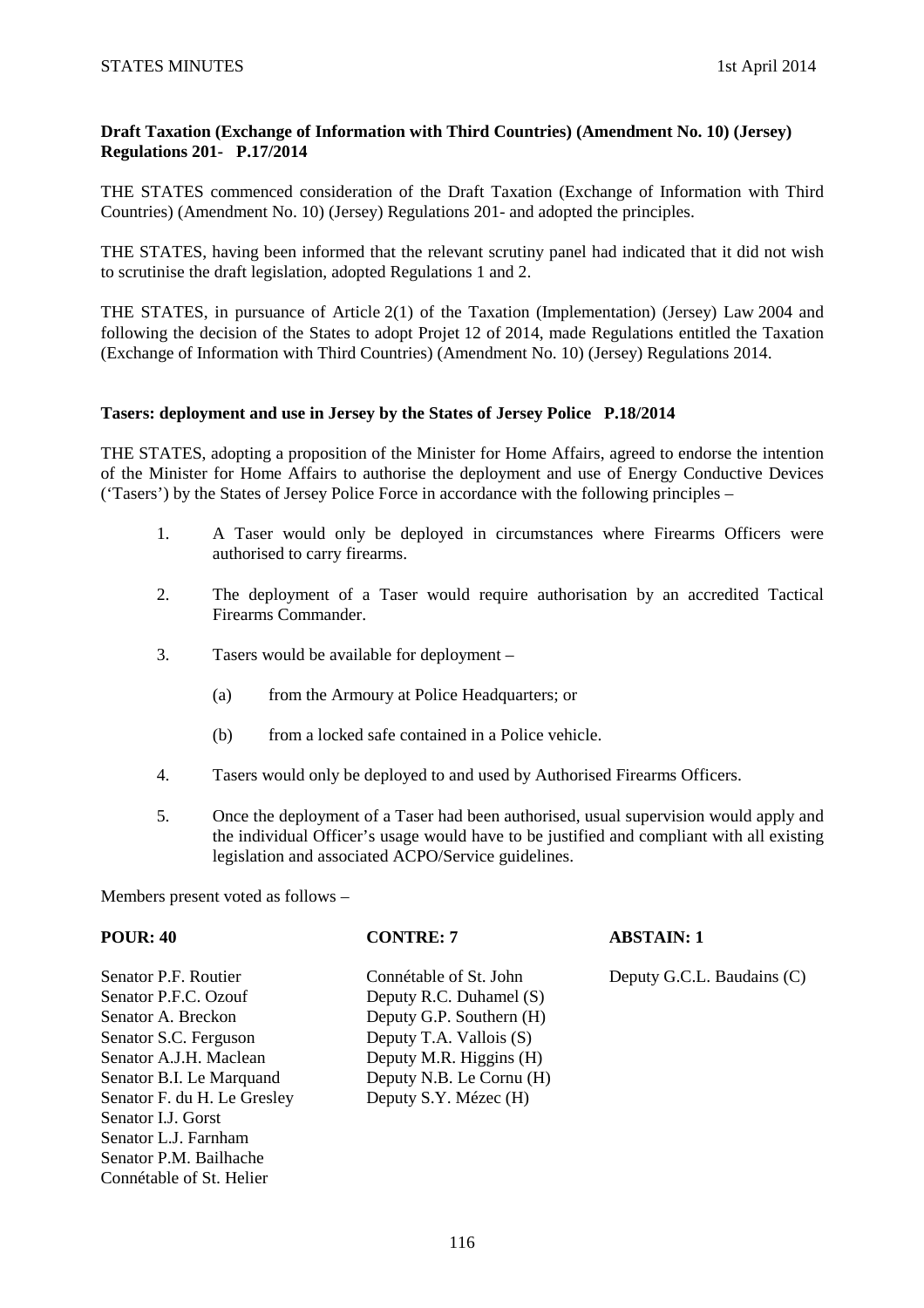Connétable of Trinity Connétable of St. Clement Connétable of St. Peter Connétable of St. Lawrence Connétable of St. Mary Connétable of St. Ouen Connétable of St. Brelade Connétable of St. Martin Connétable of St. Saviour Connétable of Grouville Deputy R.G. Le Hérissier (S) Deputy J.A. Martin (H) Deputy of St. Ouen Deputy of Grouville Deputy J.A. Hilton (H) Deputy of Trinity Deputy S.S.P.A. Power (B) Deputy K.C. Lewis (S) Deputy E.J. Noel (L) Deputy A.K.F. Green (H) Deputy J.M. Maçon (S) Deputy of St. John Deputy J.P.G. Baker (H) Deputy J.H. Young (B) Deputy S.J. Pinel (C) Deputy of St. Mary Deputy of St. Martin Deputy R.G. Bryans (H) Deputy R.J. Rondel (H)

### **Changes in Presidency**

Mr. Michael Nelson de la Haye, Greffier of the States, retired from the Chair during consideration of the proposition of the Minister for Home Affairs entitled 'Tasers: deployment and use in Jersey by the States of Jersey Police' (P.18/2014) and the meeting continued under the Presidency of the Bailiff.

#### **Draft Statute Law Revision (Miscellaneous Provisions) (Jersey) Law 201- P.21/2014**

THE STATES commenced consideration of the Draft Statute Law Revision (Miscellaneous Provisions) (Jersey) Law 201- and adopted the principles.

THE STATES, having been informed that the relevant scrutiny panel had indicated that it did not wish to scrutinise the draft legislation, adopted Articles 1 to 5.

THE STATES, subject to the sanction of Her Most Excellent Majesty in Council, adopted a Law entitled the Statute Law Revision (Miscellaneous Provisions) (Jersey) Law 201-.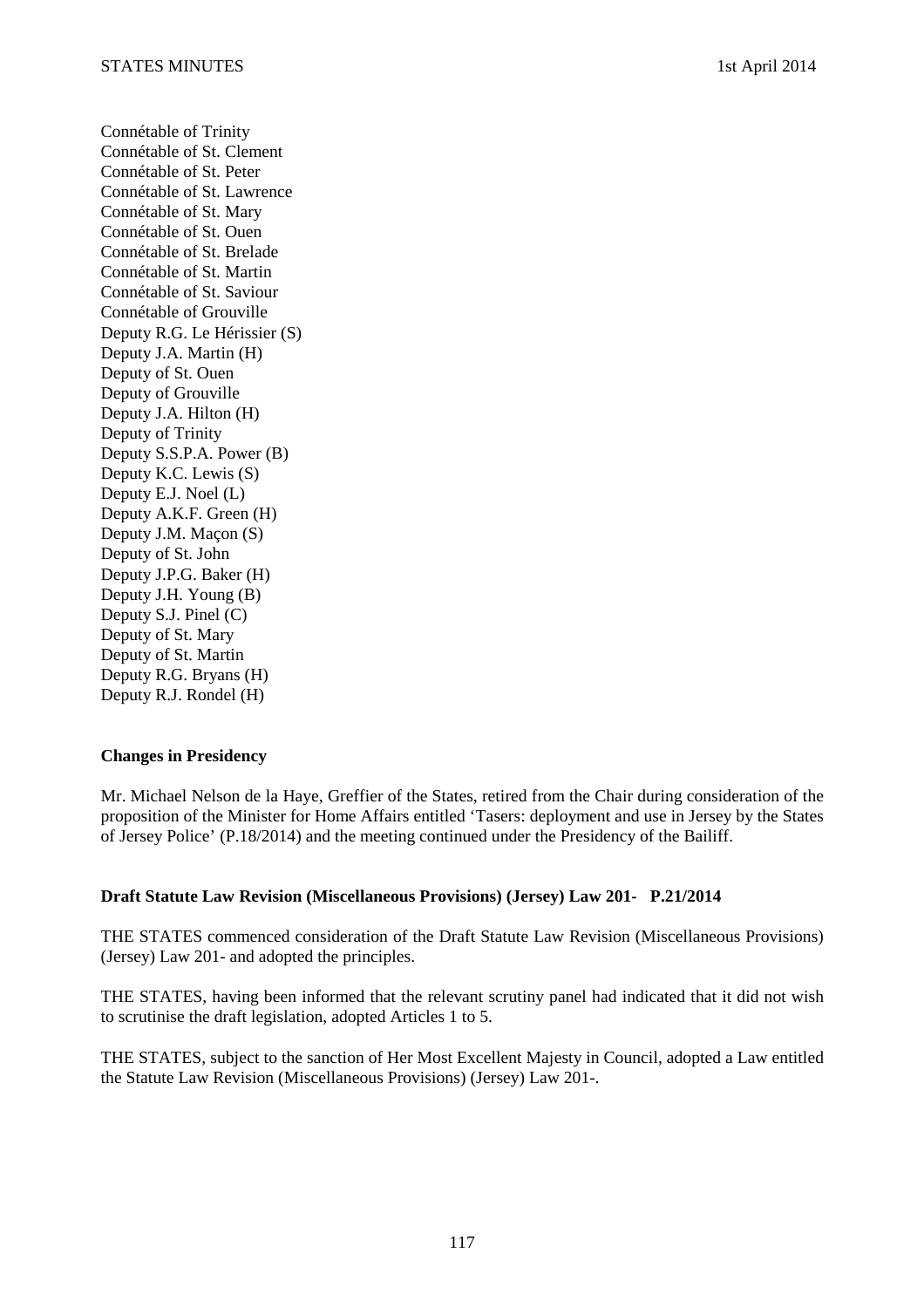### **States of Jersey Development Company Limited: re-appointment of Chairman and Non-Executive Directors P.23/2014**

THE STATES commenced consideration of a proposition of the Minister for Treasury and Resources concerning the re-appointment of the Chairman and Non-Executive Directors of the States of Jersey Development Company Limited, and rejected a proposition of Deputy Montfort Tadier of St. Brelade that, in accordance with Standing Order 85, the Assembly move to the consideration of the next item on the Order Paper.

Members present voted as follows –

### **POUR: 13 CONTRE: 28 ABSTAIN: 0**

Senator A. Breckon Senator P.F. Routier Senator S.C. Ferguson Senator P.F.C. Ozouf Senator F. du H. Le Gresley Senator A.J.H. Maclean Connétable of St. John Senator B.I. Le Marquand Connétable of St. Martin Senator I.J. Gorst<br>
Connétable of St. Saviour Senator L.J. Farnham Connétable of St. Saviour Deputy R.G. Le Hérissier (S) Senator P.M. Bailhache Deputy J.A. Martin (H) Connétable of St. Helier Deputy M. Tadier (B) Connétable of Trinity Deputy J.M. Maçon (S) Connétable of St. Clement Deputy G.C.L. Baudains (C) Connétable of St. Peter Deputy J.H. Young (B) Connétable of St. Lawrence Deputy S.Y. Mézec (H) Connétable of St. Brelade

Connétable of Grouville Deputy J.A. Hilton (H) Deputy of Trinity Deputy S.S.P.A. Power (B) Deputy K.C. Lewis (S) Deputy E.J. Noel (L) Deputy T.A. Vallois (S) Deputy A.K.F. Green (H) Deputy of St. John Deputy J.P.G. Baker (H) Deputy S.J. Pinel (C) Deputy of St. Mary Deputy of St. Martin Deputy R.G. Bryans (H) Deputy R.J. Rondel (H)

THE STATES, having resumed consideration of a proposition of the Minister for Treasury and Resources, approved the following re-appointments under Article 21(b) of the States of Jersey Development Company Limited's Memorandum and Articles of association and –

(a) re-appointed the following persons as Non-Executive Directors of the States of Jersey Development Company Limited for a period of 3 years, with effect from 20th June 2014, after the delivery to the company of the notice referred to in paragraph (b) below –

> Mr. Mark Boléat (Non-Executive Chairman) Mr. Roger Lewis (Non-Executive Director) Ms. Nicola Palios (Non-Executive Director);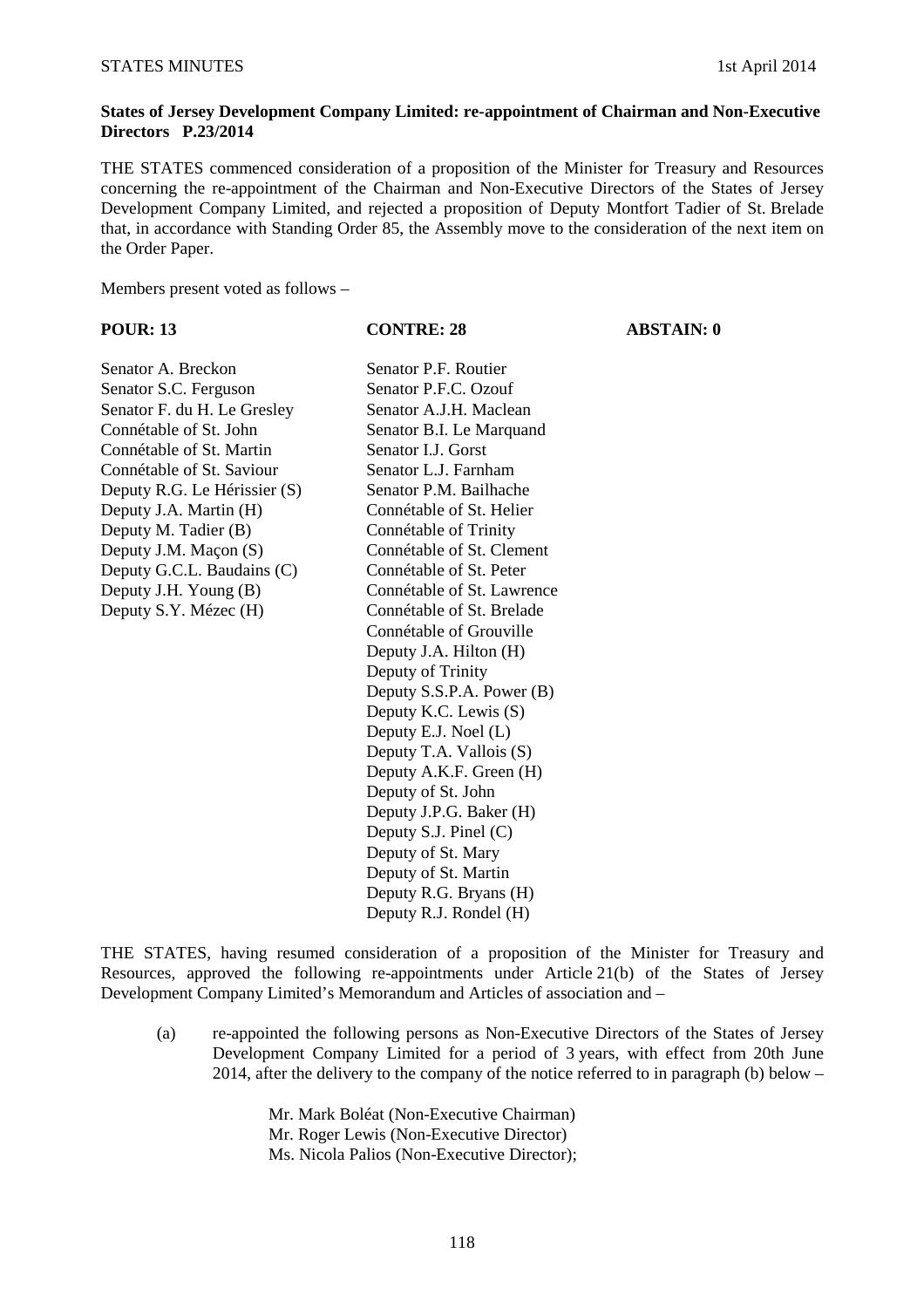(b) authorised the Greffier of the States for and on behalf of the States to deliver a notice to the States of Jersey Development Company Limited in accordance with Article 21(b) of the Memorandum and Articles to give effect to such re-appointments from 20th June 2014.

Members present voted as follows –

Senator P.M. Bailhache Deputy J.H. Young (B) Connétable of St. Helier Deputy N.B. Le Cornu (H) Connétable of Trinity **Deputy S.Y. Mézec (H)** Connétable of St. Clement Connétable of St. Peter Connétable of St. Lawrence Connétable of St. Brelade Connétable of St. Martin Connétable of Grouville Deputy J.A. Hilton (H) Deputy of Trinity Deputy E.J. Noel (L) Deputy A.K.F. Green (H) Deputy of St. John Deputy J.P.G. Baker (H) Deputy S.J. Pinel (C) Deputy of St. Mary Deputy of St. Martin Deputy R.G. Bryans (H) Deputy R.J. Rondel (H)

Senator P.F. Routier Connétable of St. John Senator A. Breckon Senator P.F.C. Ozouf Connétable of St. Saviour Senator S.C. Ferguson Senator A.J.H. Maclean Deputy R.G. Le Hérissier (S) Senator F. du H. Le Gresley Senator B.I. Le Marquand Deputy T.A. Vallois (S) Deputy J.A. Martin (H) Senator I.J. Gorst Deputy J.M. Macon (S) Deputy S.S.P.A. Power (B) Senator L.J. Farnham Deputy G.C.L. Baudains (C) Deputy M. Tadier (B)

**POUR: 26 CONTRE: 6 ABSTAIN: 9** 

## **Statements on a matter of official responsibility**

*(see Official Report/Hansard)* 

The Minister for Treasury and Resources made a statement regarding the manner in which he has answered questions in the Assembly regarding the provision of financial support to the States of Jersey Development Company in relation to the development of the Esplanade site.

### **Arrangement of public business for future meetings**

THE STATES, adopting a proposition of Deputy Samuel Yves Mézec of St. Helier, agreed that his proposition entitled 'Chief Minister election: Island-wide vote' (P.45/2014) should be considered on 29th April 2014, before the proposition of the Chief Minister entitled 'Draft States of Jersey (Amendment No. 8) Law 201-' (P.33/2014).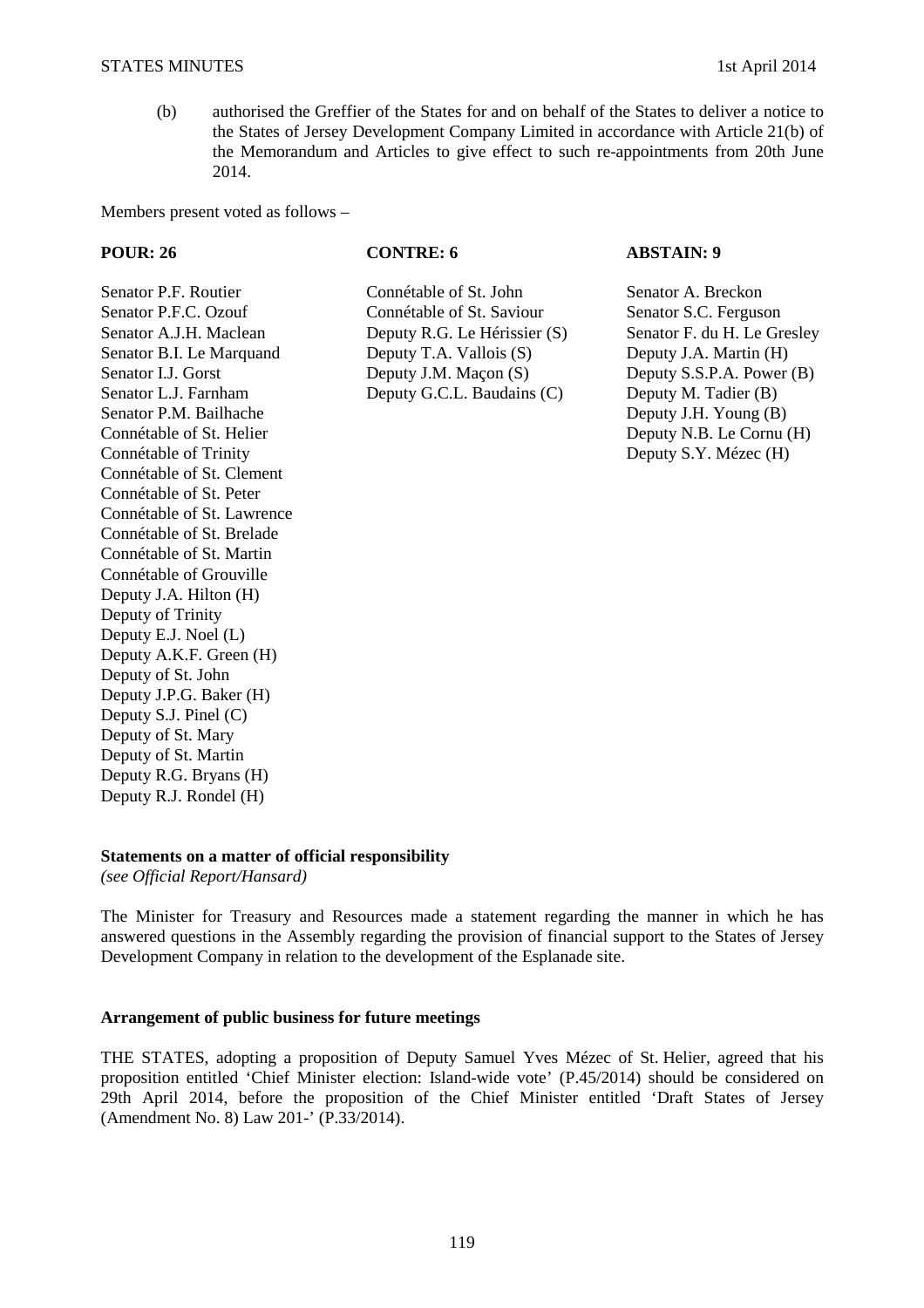Members present voted as follows –

| $\sim$                   |
|--------------------------|
| Senator B.I. Le Marquand |
| Senator P.M. Bailhache   |
|                          |

| Schatol T.T.C. Ozoui         |
|------------------------------|
| Senator A. Breckon           |
| Senator S.C. Ferguson        |
| Senator F. du H. Le Gresley  |
| Senator I.J. Gorst           |
| Senator L.J. Farnham         |
| Connétable of St. Helier     |
| Deputy R.G. Le Hérissier (S) |
| Deputy J.A. Martin (H)       |
| Deputy J.A. Hilton (H)       |
| Deputy of Trinity            |
| Deputy M. Tadier (B)         |
| Deputy T.A. Vallois (S)      |
| Deputy A.K.F. Green (H)      |
| Deputy J.M. Maçon (S)        |
| Deputy J.H. Young (B)        |
| Deputy S.J. Pinel (C)        |
| Deputy R.J. Rondel (H)       |
| Deputy N.B. Le Cornu (H)     |
| Deputy S.Y. Mézec (H)        |

Connétable of Trinity Connétable of St. Clement Connétable of St. Peter Connétable of St. Lawrence Connétable of St. John Connétable of St. Brelade Connétable of St. Martin Connétable of St. Saviour Connétable of Grouville Deputy S.S.P.A. Power  $(B)$ Deputy E.J. Noel (L) Deputy G.C.L. Baudains (C) Deputy of St. John Deputy J.P.G. Baker (H) Deputy of St. Mary Deputy of St. Martin Deputy R.G. Bryans (H)

THE STATES, adopting a proposition of the Connétable of St. Clement, agreed that consideration of the proposition of the Minister for Planning and Environment entitled 'Island Plan 2011: revised draft revision – approval' (P.37/2014) should be deferred from 17th June 2014 until 1st July 2014.

Members present voted as follows –

# **POUR: 23 CONTRE: 17 ABSTAIN: 0**

Senator A. Breckon Senator S.C. Ferguson Senator L.J. Farnham Connétable of St. Helier Connétable of St. Clement Connétable of St. John Connétable of St. Brelade Connétable of St. Martin Connétable of St. Saviour Deputy J.A. Martin (H) Deputy M. Tadier (B) Deputy E.J. Noel  $(L)$ Deputy T.A. Vallois  $(S)$ Deputy J.M. Maçon (S) Deputy G.C.L. Baudains  $(C)$ Deputy J.H. Young  $(B)$ Deputy S.J. Pinel (C) Deputy of St. Mary Deputy of St. Martin

| Senator A. Breckon          | Senator P.F. Routier         |
|-----------------------------|------------------------------|
| Senator S.C. Ferguson       | Senator P.F.C. Ozouf         |
| Senator L.J. Farnham        | Senator A.J.H. Maclean       |
| Connétable of St. Helier    | Senator B.I. Le Marquand     |
| Connétable of St. Clement   | Senator F. du H. Le Gresley  |
| Connétable of St. John      | Senator I.J. Gorst           |
| Connétable of St. Brelade   | Senator P.M. Bailhache       |
| Connétable of St. Martin    | Connétable of Trinity        |
| Connétable of St. Saviour   | Connétable of St. Lawrence   |
| Connétable of Grouville     | Deputy R.G. Le Hérissier (S) |
| Deputy J.A. Martin (H)      | Deputy of Trinity            |
| Deputy M. Tadier (B)        | Deputy S.S.P.A. Power (B)    |
| Deputy E.J. Noel (L)        | Deputy K.C. Lewis (S)        |
| Deputy T.A. Vallois (S)     | Deputy A.K.F. Green (H)      |
| Deputy J.M. Maçon (S)       | Deputy of St. John           |
| Deputy G.C.L. Baudains (C)  | Deputy J.P.G. Baker (H)      |
| Deputy J.H. Young (B)       | Deputy R.J. Rondel (H)       |
| Denuty $S$ I Pinel $(\cap)$ |                              |

# **POUR: 21 CONTRE: 19 ABSTAIN: 0**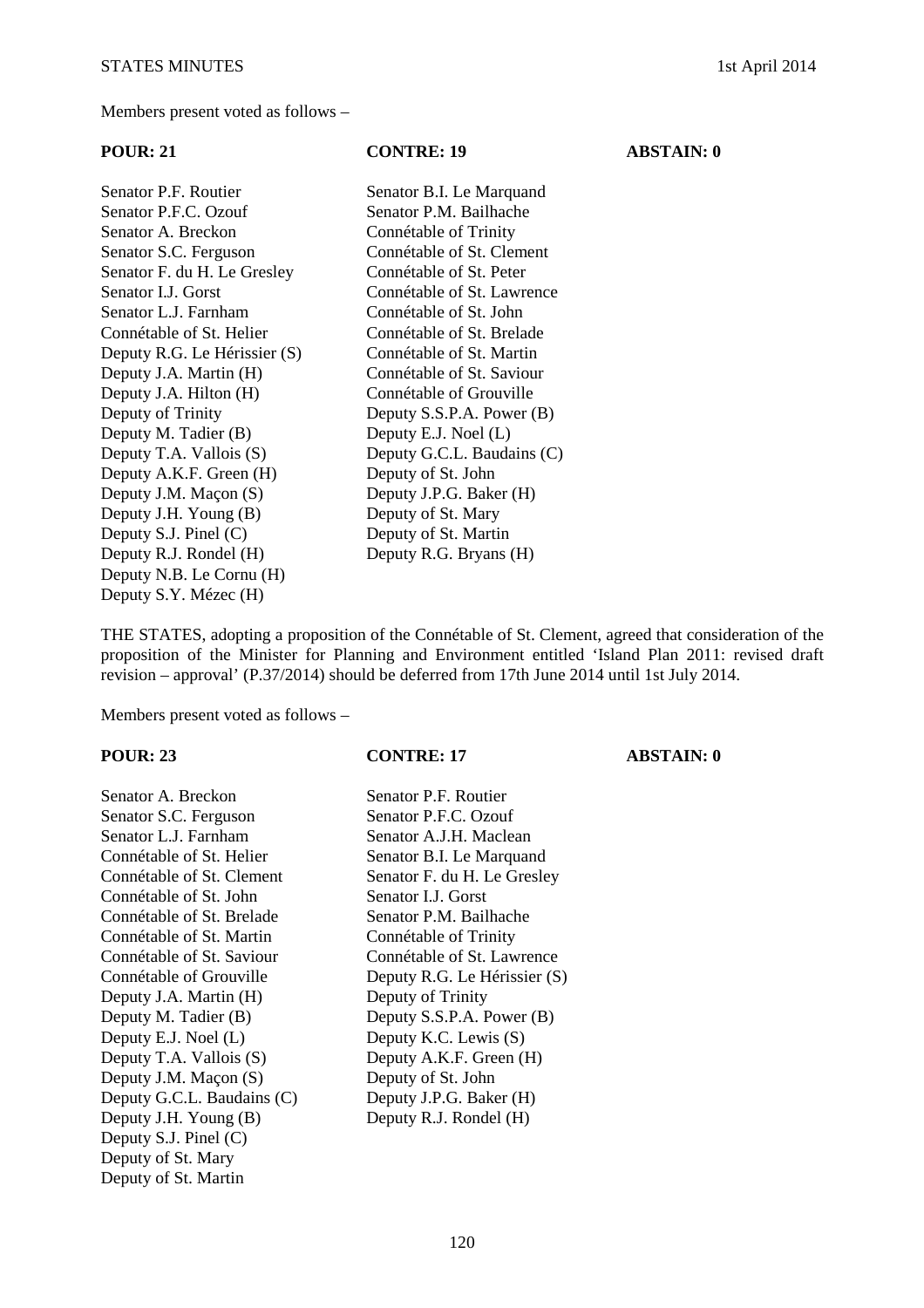Deputy R.G. Bryans (H) Deputy N.B. Le Cornu (H) Deputy S.Y. Mézec (H)

THE STATES agreed the following arrangement of public business for future meetings proposed, as amended, by the Chairman of the Privileges and Procedures Committee in accordance with the provisions of Standing Order 88(3) –

## **29th April 2014**

| Sunstone Holdings Ltd. and De Lec Ltd. $-ex$ gratia payments to investors.<br>Lodged: 26th July 2013.<br>Senator A. Breckon.                                                           | P.90/2013.               |
|----------------------------------------------------------------------------------------------------------------------------------------------------------------------------------------|--------------------------|
| Sunstone Holdings Ltd. and De Lec Ltd. – ex gratia payments to investors $(P.90/2013)$ –<br>comments.<br>Presented: 23rd September 2013.<br>Council of Ministers.                      | P.90/2013.<br>Com.       |
| Elected Speaker of the States.<br>Lodged: 10th December 2013.<br>Connétable of St. Helier.                                                                                             | P.160/2013.              |
| Elected Speaker of the States (P.160/2013): comments.<br>Presented: 16th December 2013.<br>Privileges and Procedures Committee.                                                        | P.160/2013.<br>Com.      |
| Draft European Union Legislation (Implementation) (Jersey) Law 201-.<br>Lodged: 16th December 2013.<br>Minister for External Relations.<br>(Referred to Scrutiny on 4th February 2014) | P.164/2013.              |
| Interim Population Policy: $2014 - 2015$ .<br>Lodged: 30th January 2014.<br>Council of Ministers.                                                                                      | P.10/2014.               |
| Interim Population Policy: $2014 - 2015$ (P.10/2014) – amendment.<br>Lodged: 18th February 2014.<br>Deputy G.P. Southern of St. Helier.                                                | P.10/2014.<br>Amd.       |
| Interim Population Policy: $2014 - 2015$ (P.10/2014) – second amendment.<br>Lodged: 26th March 2014.<br>Deputy R.G. Le Hérissier of St. Saviour.                                       | P.10/2014.<br>Amd. $(2)$ |
| Draft Passports (False Statements and Forgery) (Jersey) Law 201-.<br>Lodged: 6th February 2014.<br>Minister for Home Affairs.                                                          | P.14/2014.               |
| States Housing: arrangements for new tenants.<br>Lodged: 18th February 2014.<br>Deputy M. Tadier of St. Brelade.                                                                       | P.19/2014.               |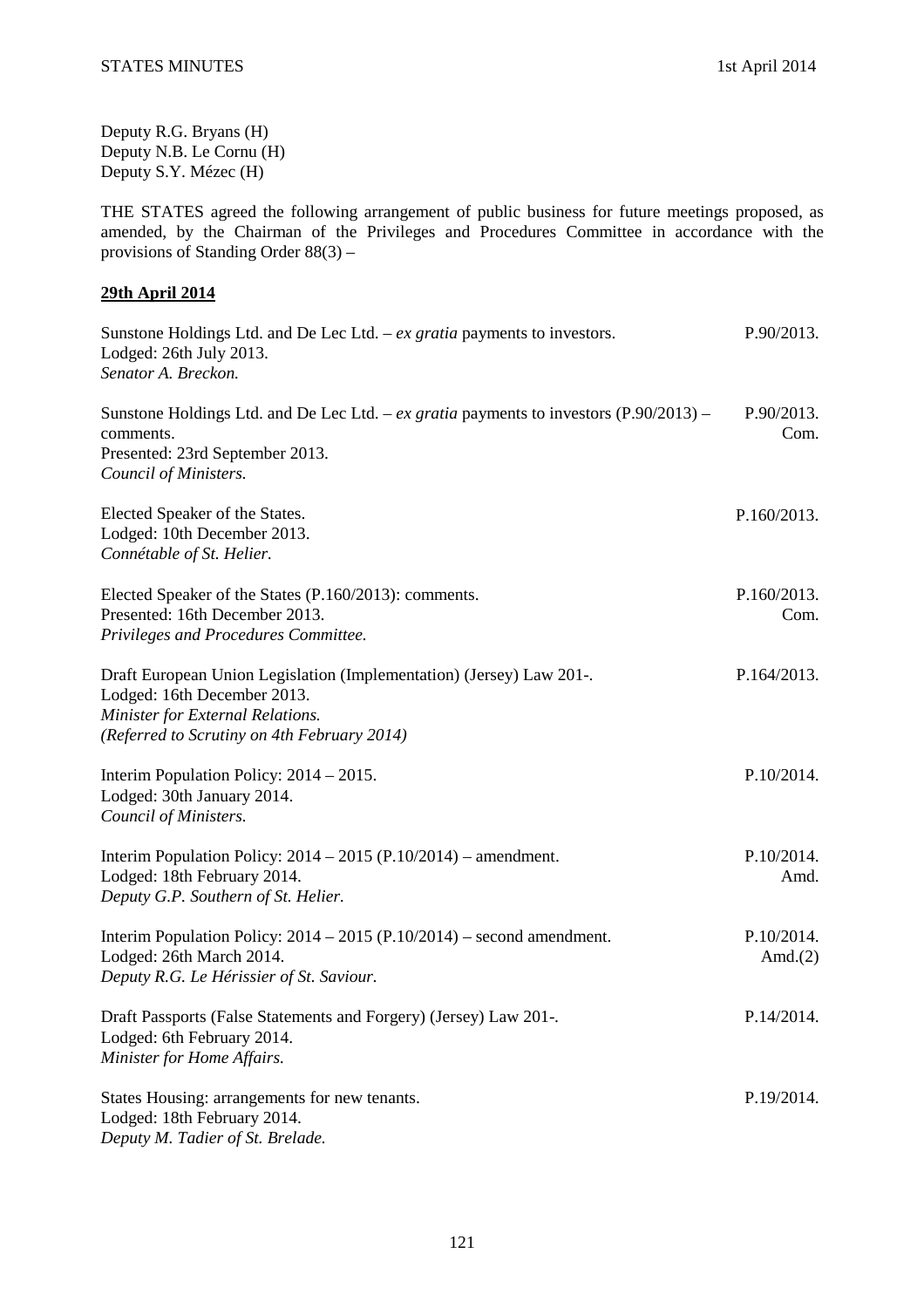| States Housing: arrangements for new tenants $(P.19/2014)$ – comments.<br>Presented: 17th March 2014.<br>Minister for Housing.                                             | P.19/2014.<br>Com. |
|----------------------------------------------------------------------------------------------------------------------------------------------------------------------------|--------------------|
| Committee of Inquiry: planning applications by the Channel Islands Co-operative Society<br>Ltd.<br>Lodged: 18th February 2014.<br>Deputy R.G. Le Hérissier of St. Saviour. | P.20/2014.         |
| Channel Islands Lottery: allocation of profits for 2013.<br>Lodged: 26th February 2014.<br>Minister for Economic Development.                                              | P.22/2014.         |
| Grouville School: parking facilities.<br>Lodged: 4th March 2014.<br>Connétable of Grouville.                                                                               | P.24/2014.         |
| Grouville School: parking facilities (P.24/2014) – comments.<br>Presented: 31st March 2014.<br>Minister for Education, Sport and Culture.                                  | P.24/2014.<br>Com. |
| Health and Safety Appeal Tribunal: re-appointment of Chairman.<br>Lodged: 7th March 2014.<br>Minister for Social Security.                                                 | P.25/2014.         |
| Draft Referendum (Amendment) (Jersey) Law 201-.<br>Lodged: 10th March 2014.<br>Privileges and Procedures Committee.                                                        | P.26/2014.         |
| Draft Jersey Mutual Insurance Society, Incorporated (Alteration of Rules) (No. 7)<br>(Jersey) Law 201-.<br>Lodged: 11th March 2014.<br>Chief Minister.                     | P.27/2014.         |
| Draft Public Employees (Pensions) (Jersey) Law 201-.<br>Lodged: 11th March 2014.<br><b>States Employment Board.</b>                                                        | P.28/2014.         |
| Draft Financial Services Commission (Amendment of Law No. 2) (Jersey) Regulations<br>$201-.$<br>Lodged: 12th March 2014.<br>Chief Minister.                                | P.29/2014.         |
| Draft Road Traffic (No. 60) (Jersey) Regulations 201-.<br>Lodged: 18th March 2014.<br>Minister for Transport and Technical Services.                                       | P.30/2014.         |
| Draft States of Jersey (Amendment No. 7) Law 201-.<br>Lodged: 18th March 2014.<br>Chief Minister.                                                                          | P.31/2014.         |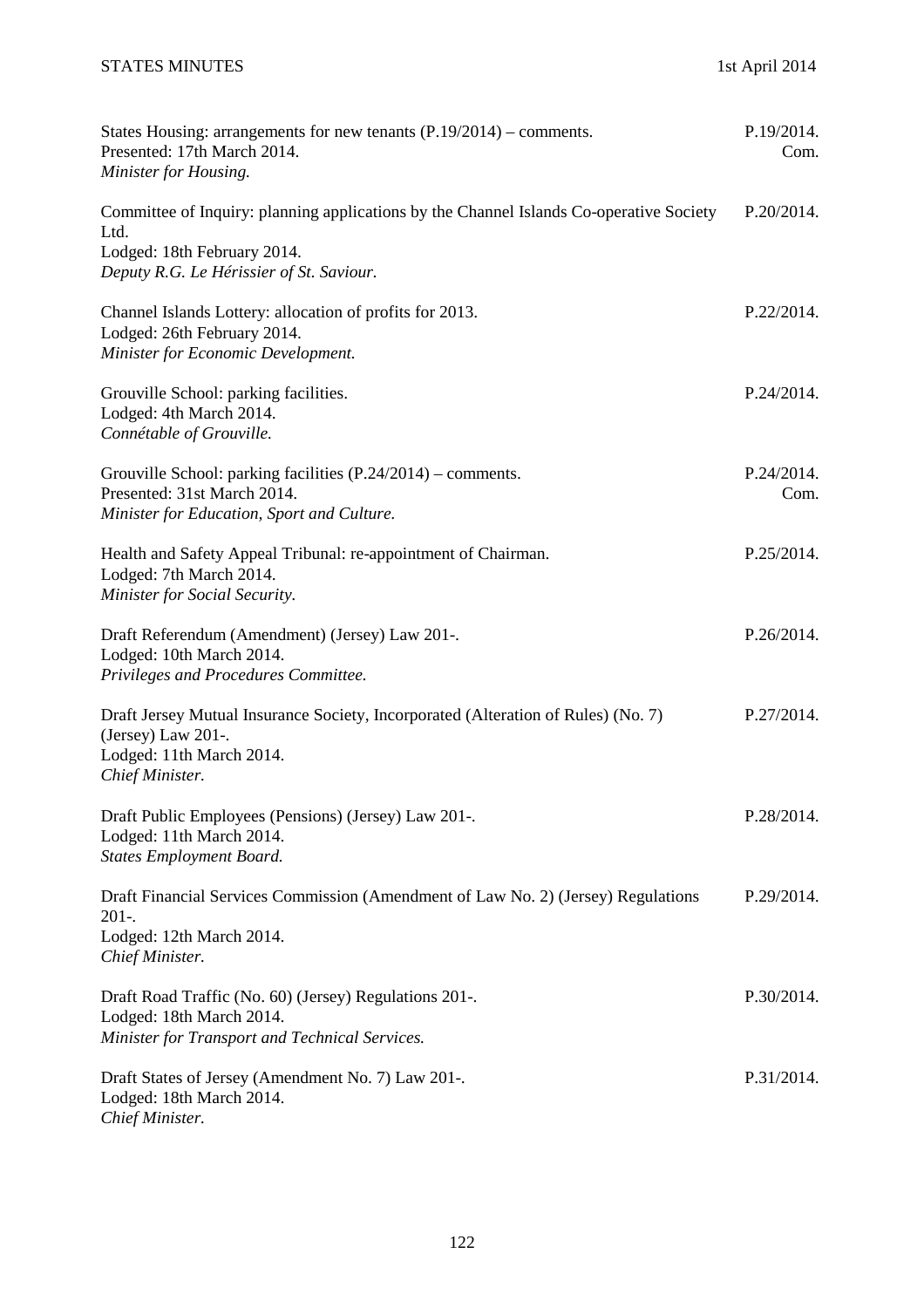Lodged: 24th March 2014.

*Minister for Planning and Environment.* 

| Draft Treason (Jersey) Law 201-.<br>Lodged: 18th March 2014.<br>Chief Minister.                                                                                                | P.32/2014.         |
|--------------------------------------------------------------------------------------------------------------------------------------------------------------------------------|--------------------|
| Chief Minister election: Island-wide vote.<br>Lodged: 1st April 2014.<br>Deputy S.Y. Mézec of St. Helier.                                                                      | P.45/2014.         |
| Draft States of Jersey (Amendment No. 8) Law 201-.<br>Lodged: 18th March 2014.<br>Chief Minister.                                                                              | P.33/2014.         |
| International Criminal Court Act 2001: extension to Jersey.<br>Lodged: 18th March 2014.<br>Chief Minister.                                                                     | P.34/2014.         |
| International Criminal Court Act 2001: extension to Jersey (P.34/2014) – addendum.<br>Presented: 21st March 2014.<br>Chief Minister.                                           | P.34/2014.<br>Add. |
| Draft International Criminal Court (Jersey) Law 201-.<br>Lodged: 18th March 2014.<br>Minister for External Relations.                                                          | P.35/2014.         |
| Draft International Criminal Court (Jersey) Law 201- (P.35/2014): addendum.<br>Presented: 21st March 2014.<br>Minister for External Relations.                                 | P.35/2014.<br>Add. |
| Draft Public Elections (Expenditure and Donations) (Jersey) Law 201-.<br>Lodged: 19th March 2014.<br>Privileges and Procedures Committee (cannot be debated before 30th April) | P.36/2014.         |
| Residential rental property: minimum standards and a register of landlords.<br>Lodged: 1st April 2014.<br>Deputy M. Tadier of St. Brelade.                                     | P.42/2014.         |
| Snow Hill car park: parking for States members, Jurats and Law Officers.<br>Lodge: 1st April 2014.<br>Deputy E.J. Noel of St. Lawrence.                                        | P.43/2014.         |
| Chief Minister and Ministers for External Relations and Treasury and Resources: Island<br>wide mandate.<br>Lodged: 1st April 2014.<br>Deputy of Grouville.                     | P.44/2014.         |
| 13th May 2014                                                                                                                                                                  |                    |
| Energy Plan for Jersey: 'Pathway 2050'.                                                                                                                                        | P.38/2014.         |

123